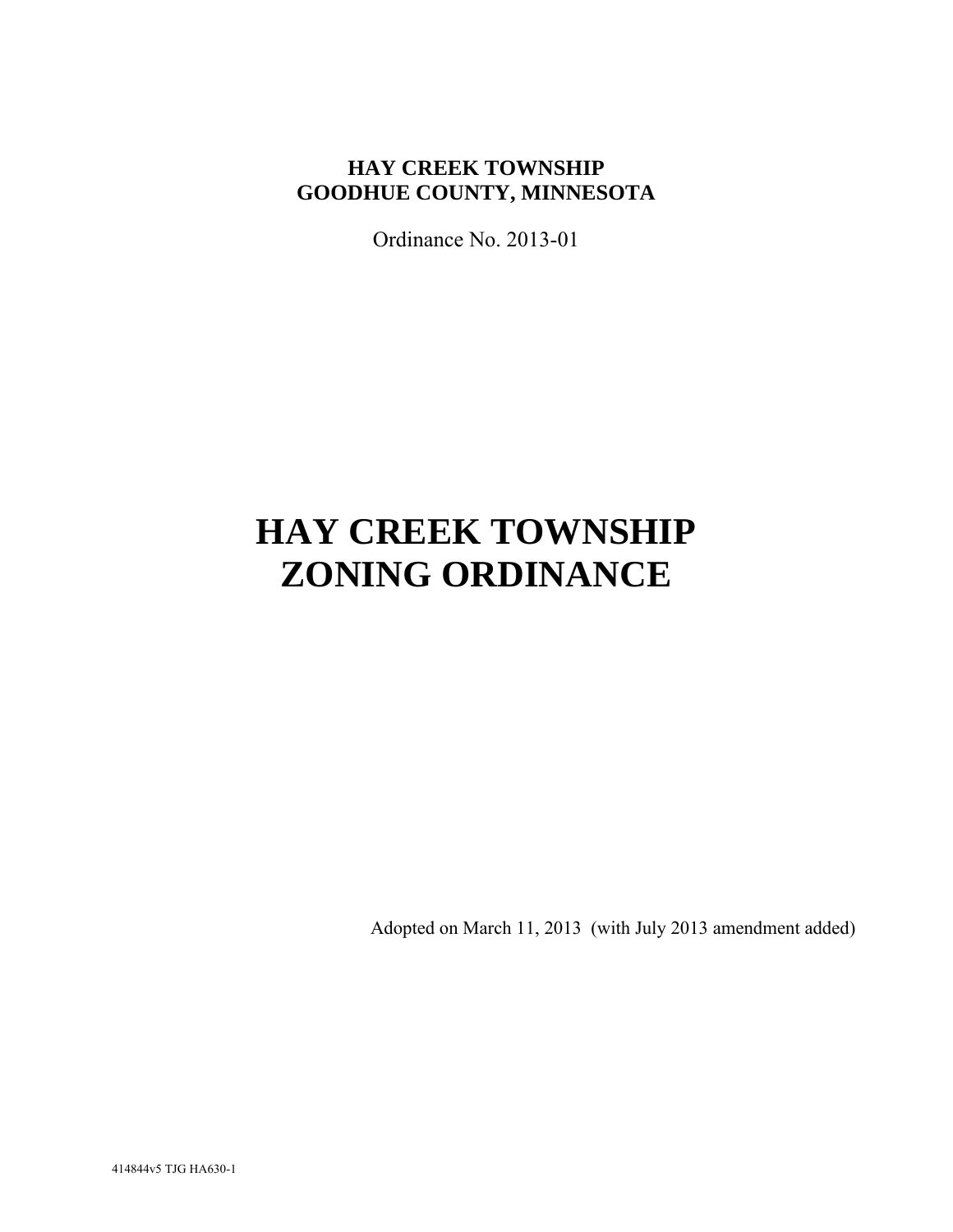# **Table of Contents**

| <b>ARTICLE I.</b>   |      |                                            |  |
|---------------------|------|--------------------------------------------|--|
|                     | 1.1  |                                            |  |
|                     | 1.2  |                                            |  |
|                     | 1.3  |                                            |  |
|                     | 1.4  |                                            |  |
|                     | 1.5  |                                            |  |
|                     | 1.6  |                                            |  |
|                     | 1.7  |                                            |  |
|                     | 1.8  |                                            |  |
|                     | 1.9  |                                            |  |
|                     | 1.10 |                                            |  |
|                     | 1.11 |                                            |  |
|                     | 1.12 |                                            |  |
|                     | 1.13 |                                            |  |
|                     | 1.14 |                                            |  |
|                     |      |                                            |  |
| <b>ARTICLE II.</b>  |      |                                            |  |
|                     | 2.1  |                                            |  |
|                     | 2.2  |                                            |  |
|                     | 2.3  |                                            |  |
|                     | 2.4  |                                            |  |
|                     | 2.5  |                                            |  |
|                     | 2.6  |                                            |  |
|                     |      |                                            |  |
| <b>ARTICLE III.</b> |      |                                            |  |
|                     | 3.1  |                                            |  |
|                     |      |                                            |  |
| <b>ARTICLE IV.</b>  |      |                                            |  |
|                     | 4.1  |                                            |  |
|                     |      |                                            |  |
| <b>ARTICLE V.</b>   |      |                                            |  |
|                     | 5.1  |                                            |  |
|                     | 5.2  |                                            |  |
|                     | 5.3  |                                            |  |
|                     |      |                                            |  |
| <b>ARTICLE VI.</b>  |      | NONCONFORMING USES, STRUCTURES AND LOTS 14 |  |
|                     | 6.1  |                                            |  |
|                     | 6.2  |                                            |  |
|                     | 6.3  |                                            |  |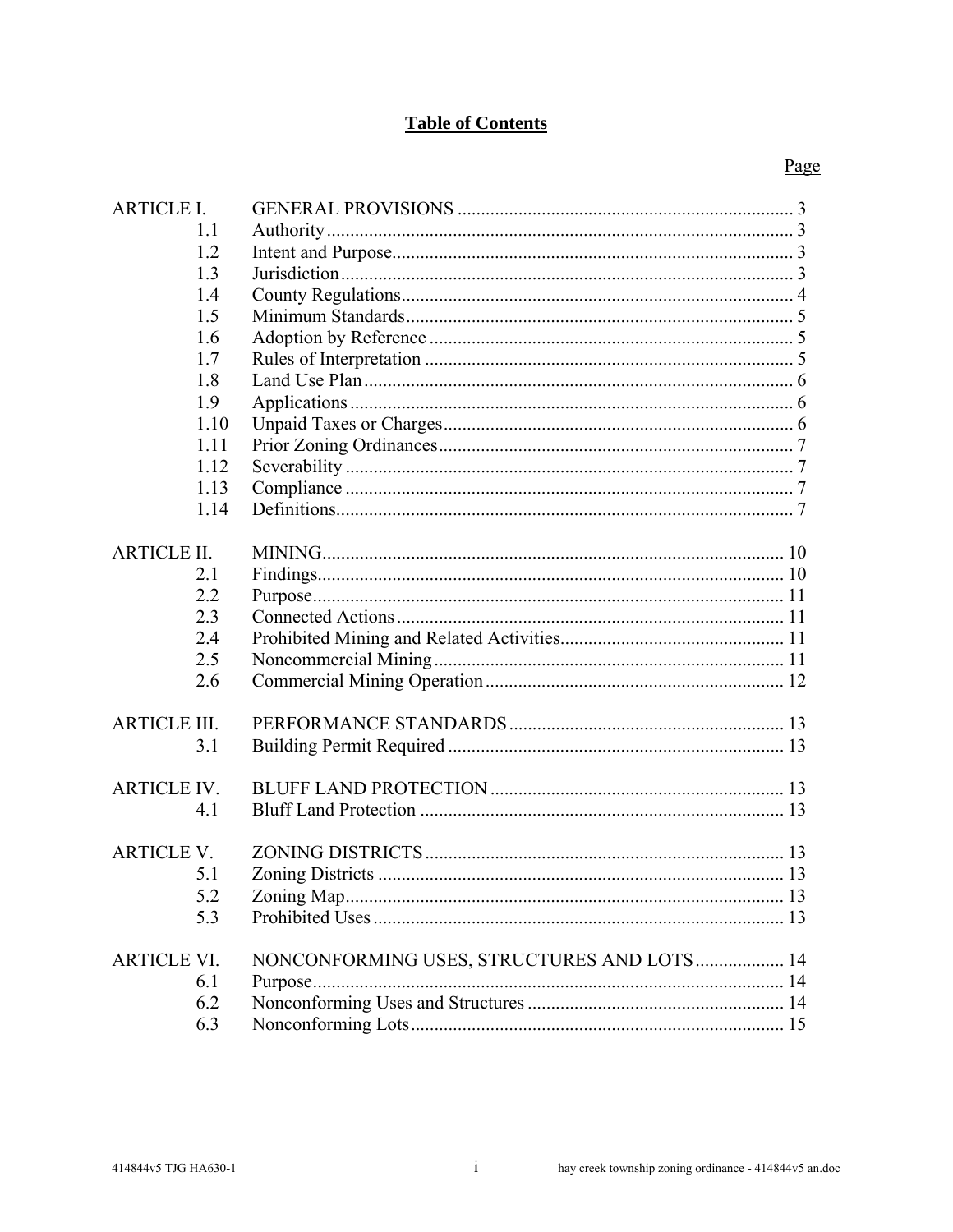| <b>ARTICLE VII.</b>  |    |
|----------------------|----|
| 7.1                  |    |
| 7.2                  |    |
| 7.3                  |    |
| <b>ARTICLE VIII.</b> |    |
| 8.1                  |    |
| 8.2                  |    |
| 83                   |    |
| 8.4                  |    |
| 8.5                  |    |
| 8.6                  |    |
| <b>ARTICLE IX.</b>   | 29 |
| 91                   | 29 |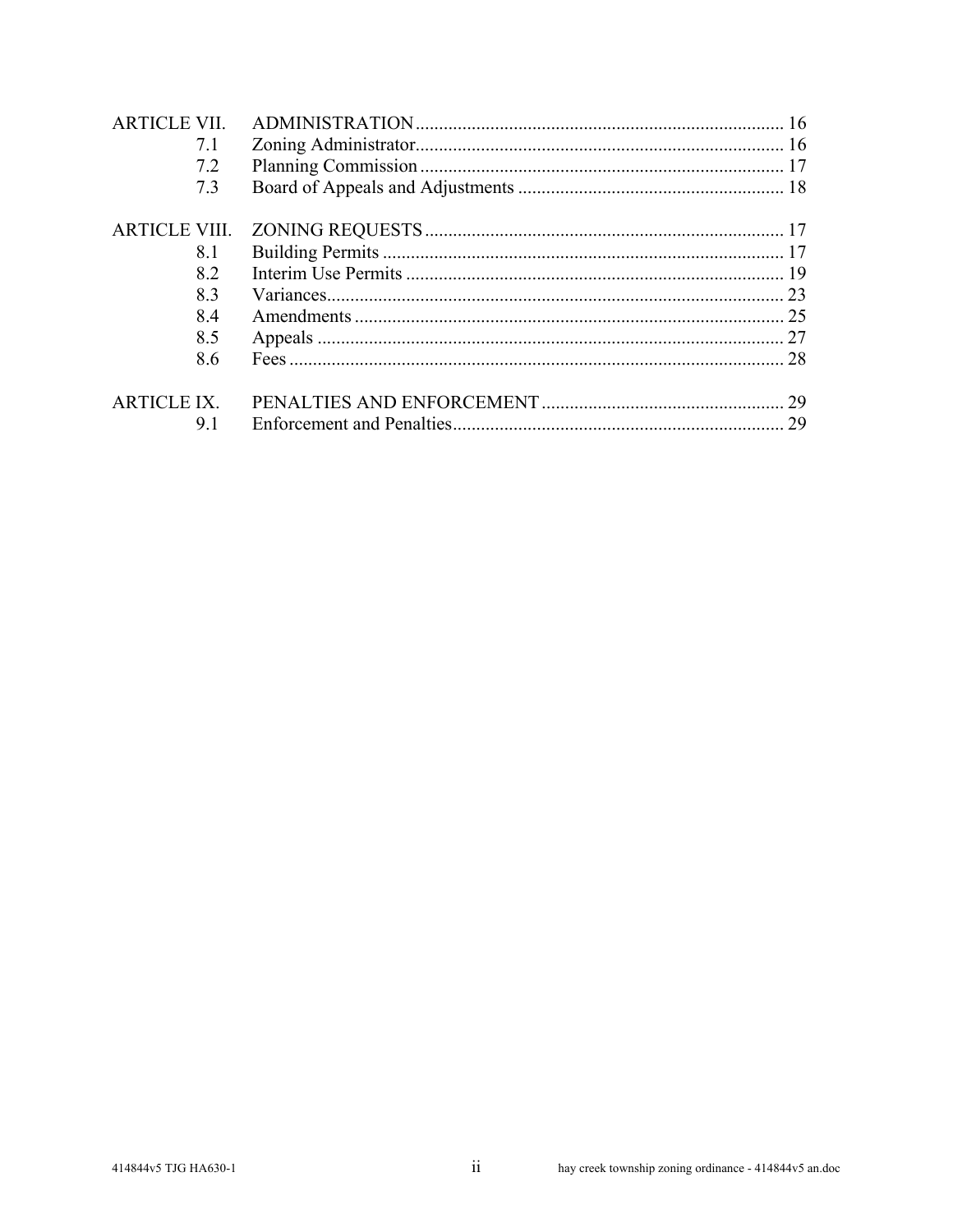## **HAY CREEK TOWNSHIP ZONING ORDINANCE**

The board of supervisors of the Town of Hay Creek ordains:

#### **ARTICLE I**  GENERAL PROVISIONS

- 1.1 **Authority**. The Town Board of Hay Creek Township (the "Town") hereby adopts this ordinance, which shall be known as the "Hay Creek Township Zoning Ordinance" (this "Ordinance"), pursuant to its authority under Minnesota Statutes, sections 462.351 to 462.364, and such other law as may apply. This Ordinance does not rely on the authority provided in Minnesota Statutes, sections 366.10 to 366.181 and the procedures and requirements of those sections do not apply to this Ordinance. The Town has not adopted and does not administer or enforce the Minnesota Building Code.
- 1.2 **Intent and Purpose**. This Ordinance is adopted with the following intent and for the following purposes:
	- a) Protect and promote the public health, safety, welfare, and morals;
	- b) Protect property values and preserve the quiet enjoyment of property;
	- c) Provide for the orderly development of the Town consistent with the regulations and standards set out in this Ordinance;
	- d) To place all of the land within the Town within a zoning district consistent with the zoning districts established by Goodhue County for the Town;
	- e) To allow and regulate certain uses of land and structures within the Town while prohibiting other uses and structures;
	- f) To regulate structures and buildings within the Town including, but not limited to, the size, location, and permit required;
	- g) Conserving natural and scenic areas of the Town including, but not limited to, wildlife corridors;
	- h) Conserving natural resources, watersheds, open spaces, and bluffs;
	- i) Protect archeological, historical, and cultural features of the Town;
	- j) To make clear the provisions of this Ordinance are intended to be the minimum requirements applicable within the Town and that structures and land uses remain subject to such other laws, rules, regulations and ordinances as may apply; and
	- k) To prescribe penalties for violating this Ordinance.
- 1.3 **Jurisdiction**. This Ordinance shall apply to all areas in Hay Creek Township, Goodhue County, Minnesota, except areas within the incorporated limits of any city, however organized, or as may otherwise be provided by law.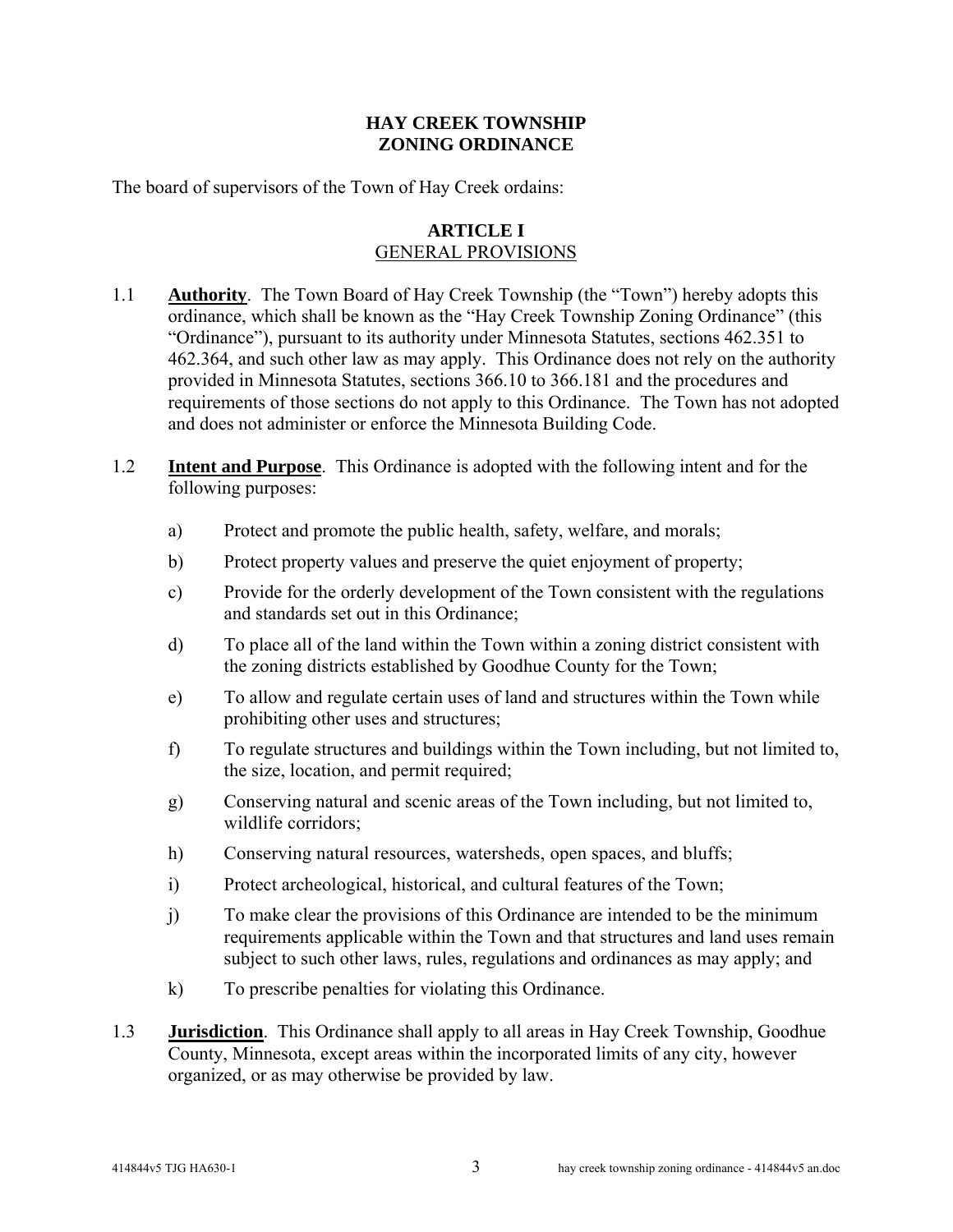- 1.4 **County Regulations**. Goodhue County has adopted shoreland regulations, floodplain regulations, subdivision regulations, and administers the state regulations related to individual subsurface sewage treatment systems ("ISTS") or subsurface sewage treatment systems ("SSTS"). This Ordinance does not adopt, nor shall it be construed as adopting, any portion of those regulations and the Town is not assuming any responsibility for the administration or enforcement of those regulations. The County has also adopted the Goodhue County Zoning Ordinance ("County Ordinance") to establish zoning districts and to impose regulations on the uses allowed within each district. The Town has elected to not impose, administer, and enforce the full scope of zoning regulations contained within the County Ordinance as part of this Ordinance. Instead, this Ordinance applies to and regulates only those uses and activities identified herein. The Town shall only be responsible for administering and enforcing the provisions of this Ordinance, including those provisions incorporated by reference, and anyone proposing to engage in or establish a regulated use or activity shall be required to obtain the required permit from the Town. The issuance of a permit by the Town does not constitute, or take the place of, a permit needed from the County, and the issuance of a permit by the County does not constitute, or take the place of, a permit needed from the Town. Anyone proposing to initiate, convert, or expand a use of land, or to construct or expand a building or structure, is strongly encouraged to contact both the County and the Town to identify the applicable regulations, restrictions, and permit requirements.
	- a) Shorelands and Floodplains. Those portions of the Town designated as shoreland or floodplain areas by the County shall be treated as overlay districts for the purposes of this Ordinance and the land within them shall be subject to the regulations of both this Ordinance and of the applicable County ordinances.
	- b) ISTS/SSTS. The County administers and enforces the Minnesota Rules, Chapters 7080-7083 regulations on ISTS/SSTS in the Town.
		- 1) Subdivisions. On July 29, 2002 the Town adopted the Hay Creek Township Subdivision Ordinance. That ordinance is hereby adopted and incorporated herein by reference, including any subsequent amendments thereto. Those proposing to subdivide property within the Town shall be subject to the Town's subdivisions ordinance and the County's subdivision regulations. Pursuant to Minnesota Statutes, section 505.09, subdivision 1a, the County may not approve the platting of any land within the Town unless the Town Board first approves the plat and the laying of streets and other public ways shown on it. The Town Board may require, as a condition of any such approval or as approval under its subdivision ordinance, that the owner or developer enter into a development agreement with the Town Board regarding the proposed plat to address such issues as the Town Board may determine are needed in order to adequately protect the public health, safety, and welfare including, but not limited to, reimbursement of actual costs, providing security in the form and amount acceptable to the Town, and ensuring the proper construction of public improvements.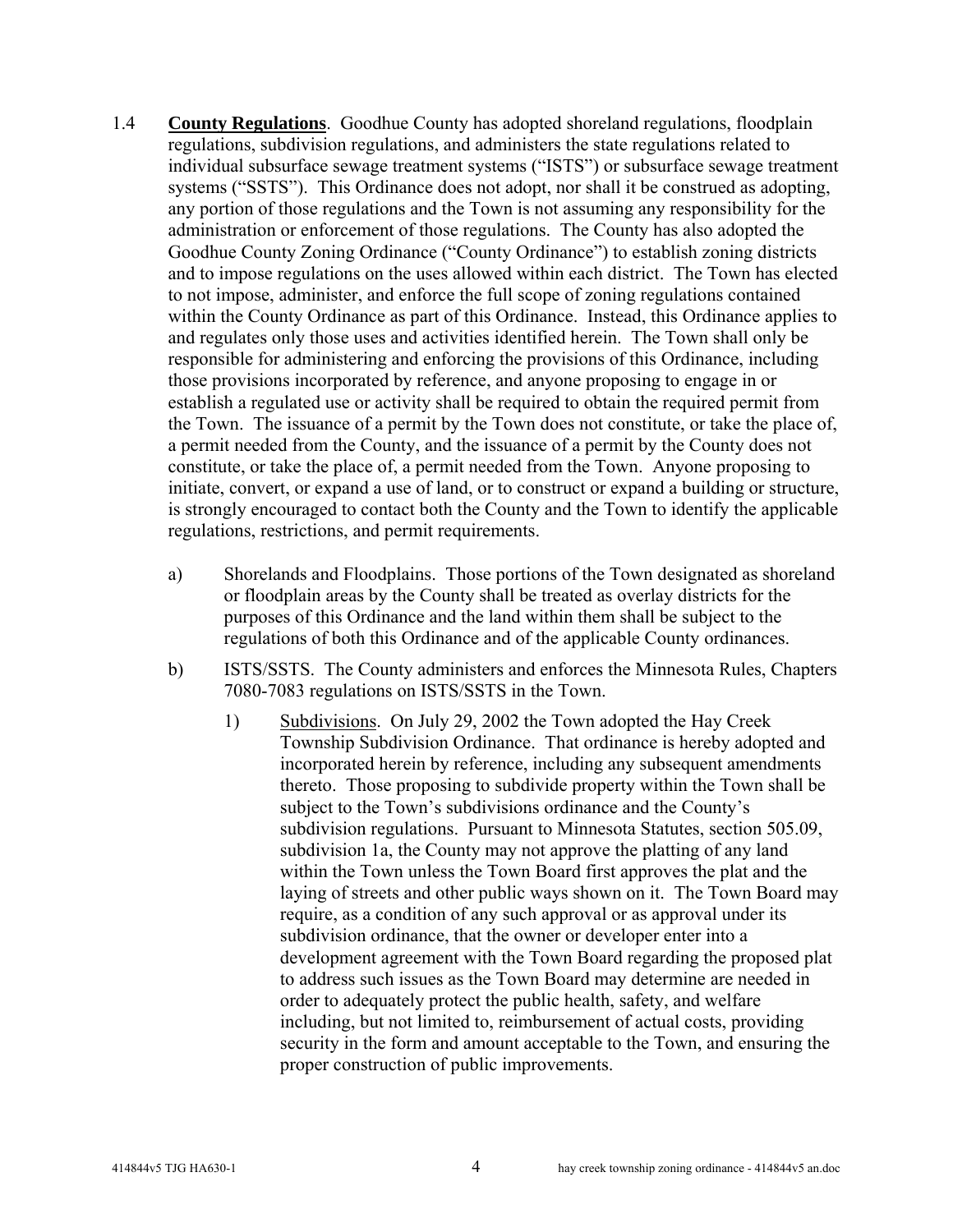- 1.5 **Minimum Standards**. In their interpretation and application, the provisions of this Ordinance shall be held to be the minimum requirements for the promotion of the public health, safety, and welfare. Where the standards, regulations or requirements imposed by any provision of this Ordinance are either more or less restrictive than comparable standards, regulations or requirements imposed by any other ordinance, rule, or regulation of the Town, County, State, or Federal government, the statute, ordinance, rule, or regulation which imposes the more restrictive condition, standard, regulation, or requirement shall prevail. In the event of any conflict between this Ordinance and any private restrictions, protections, or covenants, the provisions of this Ordinance shall be met.In their interpretation and application, the provisions of this Ordinance shall be held to be minimum requirements, shall be liberally construed in favor of the Town, and shall not be deemed a limitation or repeal of any other powers granted by State statute.
- 1.6 **Adoption by Reference**. This Ordinance adopts by reference various provisions of the County Ordinance in order to promote consistency between this Ordinance and the County Ordinance and to avoid having to restate the provisions in full in this Ordinance. The provisions adopted by reference shall be interpreted to give effect to the intent of this Ordinance and in accordance with the following rules:
	- a) The provisions adopted by reference shall include such other provisions of the County Ordinance either directly referenced in the adopted provisions or that are necessary to give effect to the provisions adopted by reference, even if those provisions are not specifically identified in this Ordinance;
	- b) References to the Board of County Commissioners or to the County Board shall be to the Town Board unless the context clearly indicates otherwise;
	- c) References to the Planning Commission shall be to the Hay Creek Township Planning Commission;
	- d) References to the County Engineer shall be to the Town Board;
	- e) References to a County highway right-of-way shall be to a Town road right-ofway unless the context clearly indicates otherwise; and
	- f) All applications required by the provisions adopted by reference shall be submitted to the Town Zoning Administrator or, if one has not been appointed, to the Town Clerk.
- 1.7 **Rules of Interpretation**. The language set forth in the text of this Ordinance shall be interpreted in accordance with the following rules of construction:
	- a) The singular includes the plural, and the plural the singular;
	- b) The present tense includes the past and future tenses, and the future the present;
	- c) The words "shall" and "must" are mandatory, and the word "may" is permissive;
	- d) If a term is not specifically defined herein or in the County Ordinance, the word or term shall have the meaning given it in the most applicable Minnesota Statute or Minnesota Rules that defines the term in a context which is similar to the context in which it is used in this Ordinance. Any question as to the meaning of a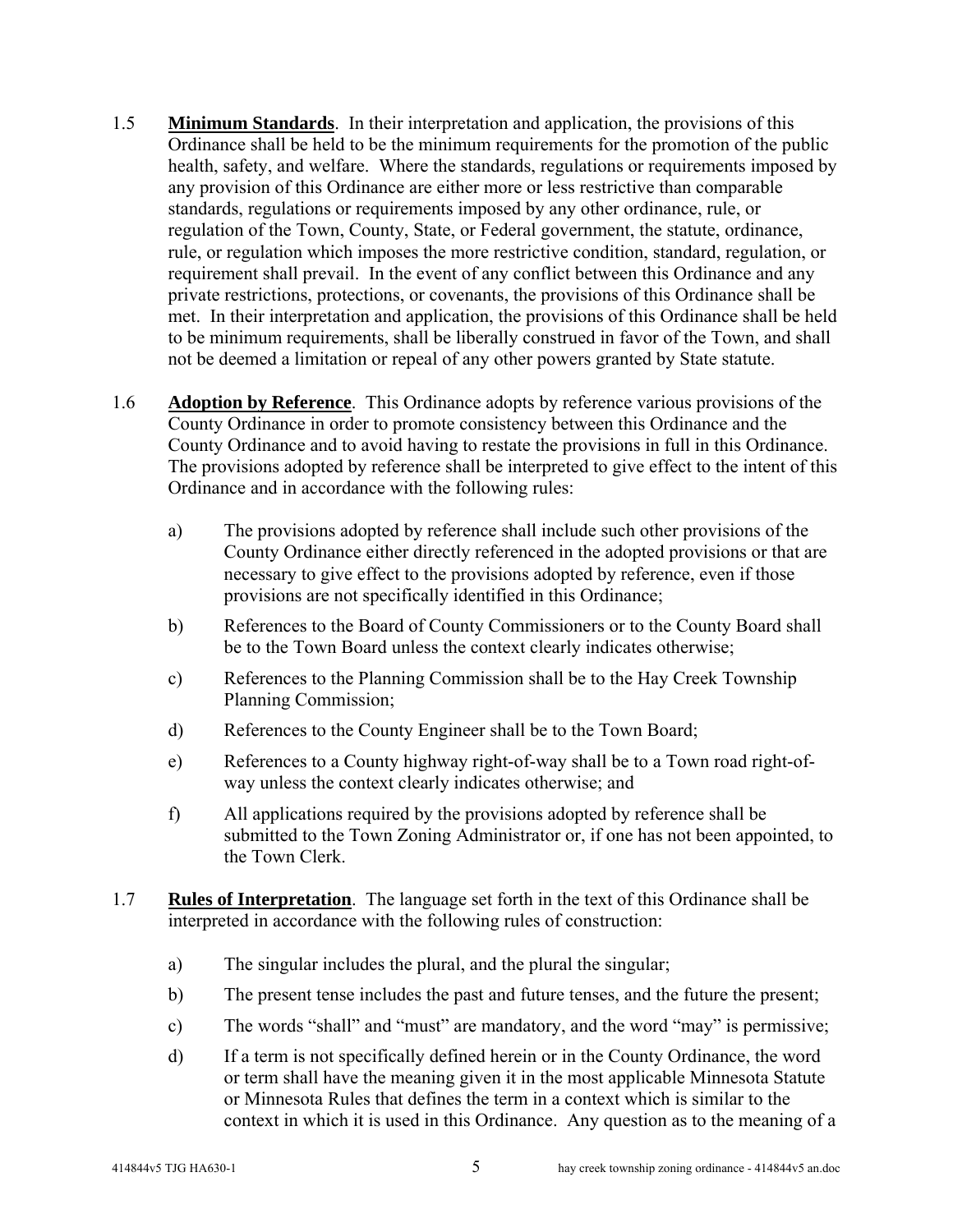word or term used in this Ordinance shall be determined by the Board of Appeals and Adjustments;

- e) All measured distances expressed in feet shall be to the nearest 1/10 of a foot;
- f) General words are construed to be restricted in their meaning by preceding particular words;
- g) Specific language shall be controlling over general language;
- h) The references made herein to statutes, rules, regulations, or ordinances of the state or county shall automatically include any amendments made thereto without further action by the Town Board. Furthermore, such references shall serve to incorporate those statutes, rules, regulations, or ordinances by reference to the extent necessary to achieve the intent and purposes of this Ordinance. However, such incorporations are intended only to give effect to this Ordinance and are not intended to make the Town responsible for the administration or enforcement of the statutes, rules, regulations, or ordinances being referenced; and
- i) The listing of examples to further explain a term, concept, requirement, or process is not intended to be, and shall not be interpreted as, an exclusive listing. Unless the context clearly indicates otherwise, such listings are intended to be explanative without being exclusive or limited.
- 1.8 **Land Use Plan**. It is the policy of the Town that the enforcement, amendment and administration of this Ordinance be accomplished with due consideration of those recommendations contained in the Town's Land Use Plan.
- 1.9 **Applications**. All applications must be on forms approved by the Town Board. Any requests not submitted on an approved Town form shall not be considered an application for the purposes of this Ordinance or Minnesota Statutes, section 15.99 and shall be rejected. An application shall be immediately rejected if it is not accompanied by the required application fee. If an escrow is required, the applicant shall submit the required amount for escrow with the Town within five days of the submission of the application or the application shall be deemed incomplete and will not be processed.
- 1.10 **Unpaid Taxes or Charges**. Any application for a zoning request related to property in which there are delinquent property taxes, special assessments, penalties, interest, or past due public utility fees shall not be considered complete and shall not be processed until the owner certifies to the Town, with adequate supporting documentation, that all such delinquent or past due amounts, interest, and penalties have been paid in full. Furthermore, any person that submits an application for a zoning request that owes the Town for past zoning related fees or costs, or if the application relates to property on which there are zoning related fees or costs owed to the Town, the application shall be deemed incomplete and shall not be accepted or processed until all such delinquent or past due amounts have been paid in full to the Town. The Town will not process or issue a permit, variance, or any other zoning request to any of the above described properties until all past due amounts, penalties, and interest have been paid in full. The Town may collect any zoning related fees, charges, or costs owed to it by certifying the amount to the County Auditor as a service charge pursuant to Minnesota Statutes, section 366.012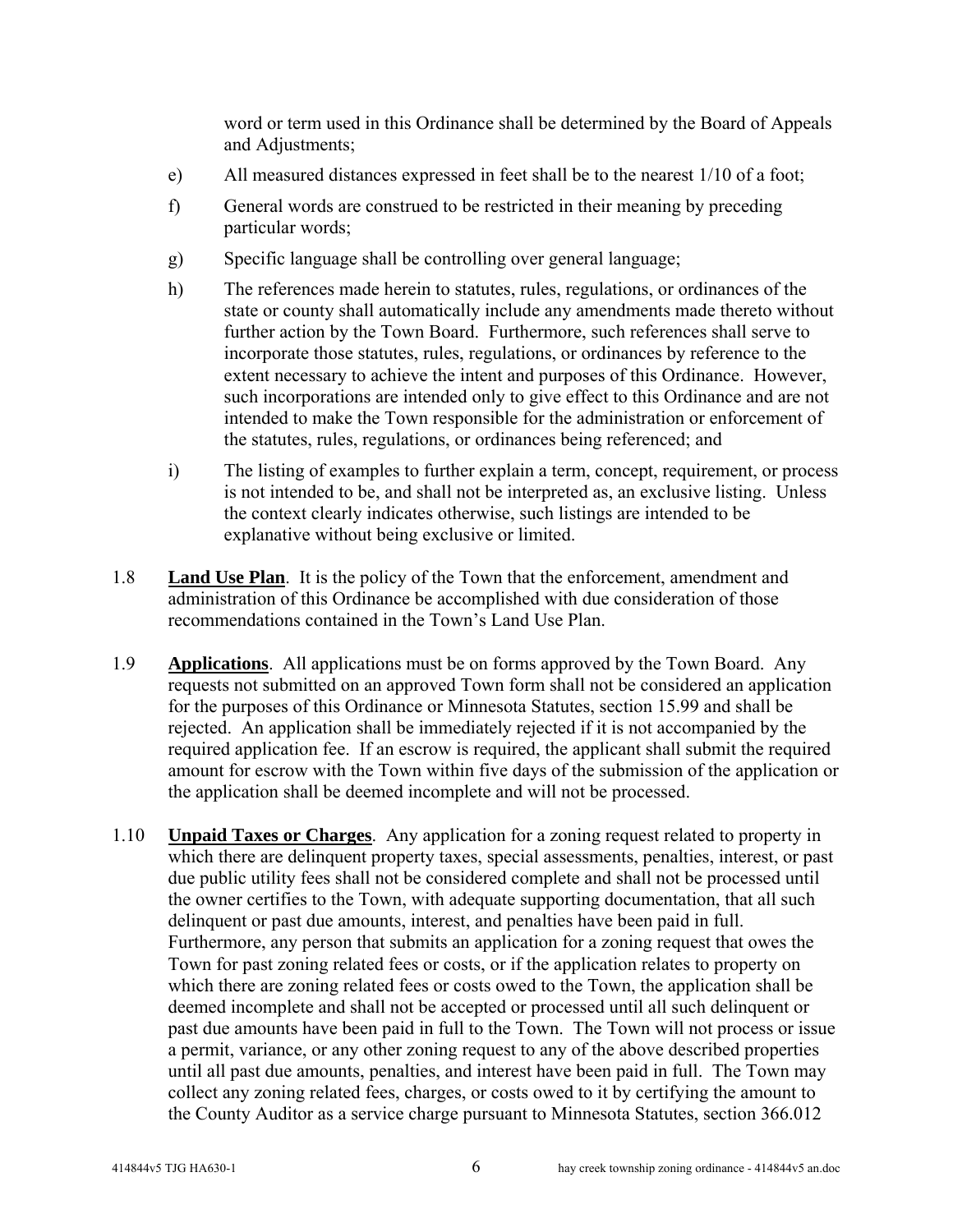for collection together with the property taxes levied against any real property the person or entity owing the amount owns in the State. The Town will provide the property owner written notice of its intent to certify the amount on or before September 15. The amounts so certified to the County shall be subject to the same penalties, interest, and other conditions provided for the collection of property taxes.

- 1.11 **Prior Zoning Ordinances**. With the exception of the Town's previously adopted subdivision ordinance, this Ordinance supersedes and replaces all previous zoning and land use ordinances adopted by the Town Board and all such previous zoning and land use ordinances are hereby repealed. The repeal of the Town's previous zoning and land use ordinances does not itself affect the status of any use, structure, or lot that was not in compliance with the earlier ordinances.
- 1.12 **Severability**. If any section, clause, provision or portion of this Ordinance is adjudged unconstitutional or invalid by a court of competent jurisdiction, the remainder of this Ordinance shall not be affected thereby. If any court of competent jurisdiction shall adjudge invalid the application of any provision of this Ordinance to a particular property, building, or structure, such judgment shall not affect the application of said provisions to any other property, building, or structure not specifically included in said judgment.
- 1.13 **Compliance**. No structure shall be erected, placed, converted, enlarged, reconstructed, or altered, and no structure or land shall be used, for any purpose or in any manner, which is not in conformity with this Ordinance. Construction of all structures and uses must be in accordance with the application, plans, permit, and any applicable variance. Building permits, and interim use permits issued on the basis of approved plans and applications authorize only the use and construction set forth in such approved plans and applications and no other use or construction. Any use or construction not in conformance with that authorized shall be deemed a violation of this Ordinance unless a new or amended permit or variance is first obtained from the Town.
- 1.14 **Definitions**. For the purposes of this Ordinance, the following terms shall have the meaning given them in this Section. Any term not defined in this Section shall have the meaning given it in the County Ordinance. The definitions expressly set out in this Ordinance shall be controlling over the definitions contained in the County Ordinance, which are hereby adopted by reference.
	- a) Commercial Mining Operation. "Commercial Mining Operation" means a commercial mining operation requiring an interim or conditional use permit under the County Ordinance or that is otherwise engaged in any or all of the following:
		- 1) Extraction from the earth of minerals for sale or use off of the extraction site;
		- 2) Manufacturing or processing operations that involves the use of equipment for the crushing, screening, separation, cleaning, or blending of minerals obtained by extraction from the mining site or with materials transferred from off-site;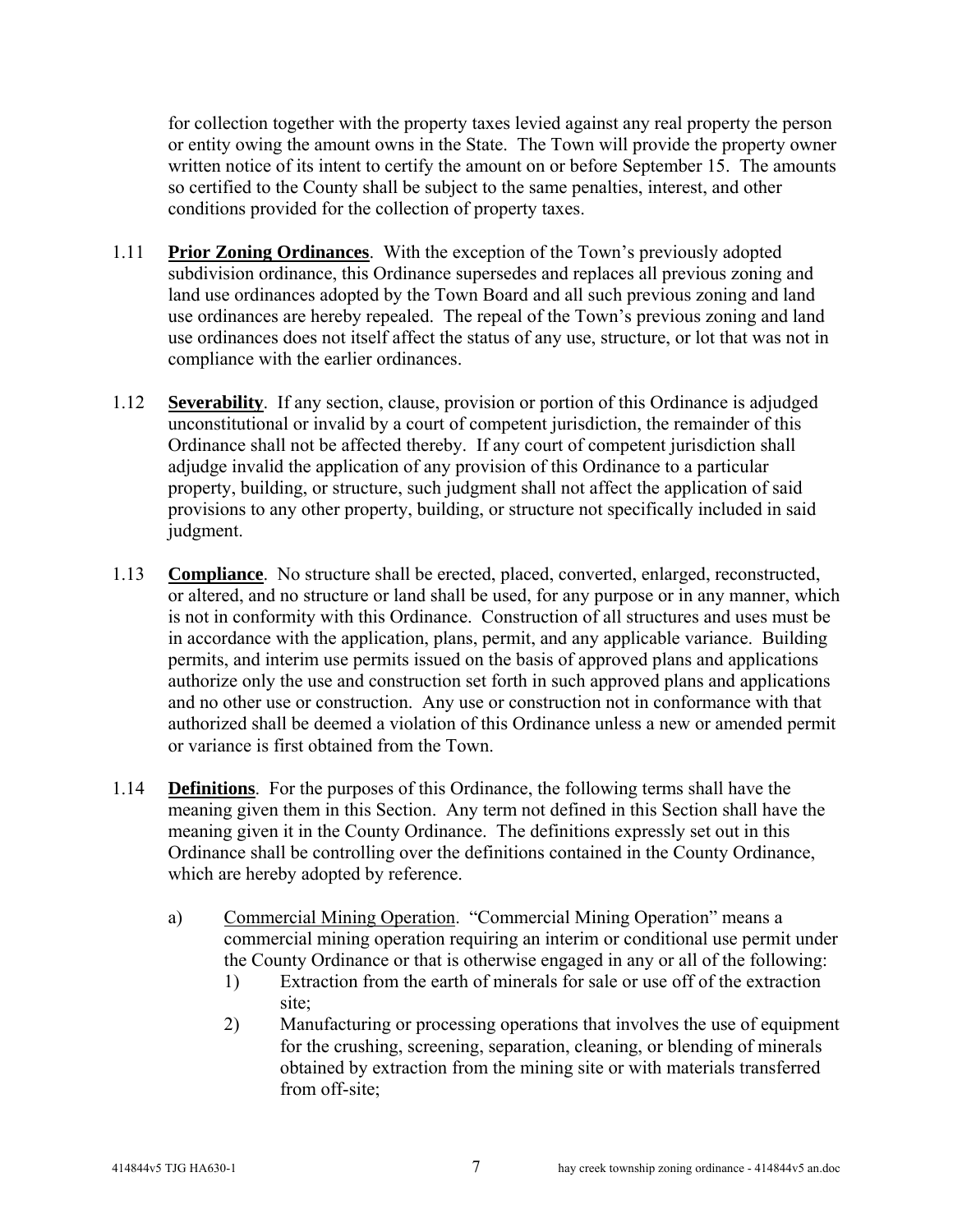- 3) Manufacturing processes aimed at producing mineral products for sale or use by the operator;
- 4) Stockpiling of mineral products for sale or use off-site and stockpiling of waste materials;
- 5) Transport of the extracted minerals, finished products, or waste materials to or from the extraction site; or
- 6) Disposal of waste materials.
- b) County. "County" means Goodhue County, Minnesota.
- c) County Ordinance. "County Ordinance" means the most current version of the Goodhue County Zoning Ordinance.
- d) Land Use Plan. "Land Use Plan" means the Hay Creek Township Community-Based Land Use Plan, as amended.
- e) Large-Scale Commercial Mining Operation. "Large-Scale Commercial Mining Operation" means any Commercial Mining Operation that satisfies one or more of the following criteria. All aspects of the Commercial Mining Operation, including all related projects, stages, and phases of the operation occurring anywhere or at any time within the Town, shall be taken together and considered in determining whether any of the following criteria are satisfied with respect to the operation:
	- 1) The operation excavates 40 acres or more of land to a mean depth of ten feet or more during its existence;
	- 2) The operation excavates 20 acres or more of forested or other naturally vegetated land in shoreland areas;
	- 3) The operation excavates 40 acres or more of forested or other naturally vegetated land in non-shoreland area;
	- 4) The operation uses tunneling, shafting, or hydraulic dredging;
	- 5) The operation utilizes blasting with more than three blasts occurring within a calendar year;
	- 6) The operation generates 50 or more round-trip truck trips in any one day period;
	- 7) The operation involves the use or creation of a settling or retention pond; or
	- 8) The operation involves the use of flocculants or other similar chemicals.
- f) Metallic Mineral. "Metallic Mineral" means any mineral substance of a metalliferous nature, including iron ores and taconite ores.
- g) Mineral. "Mineral" or "Minerals" means any metallic mineral, nonmetallic mineral, or fossil fuel.
- h) Mineral Processing Facility. "Mineral Processing Facility" means any facility, building, structure, or site designed or used for the crushing, washing, screening, separation, drying, sorting, storage, redistribution, or transfer of mineral materials that is not located on the same parcel of property from which the Minerals were extracted.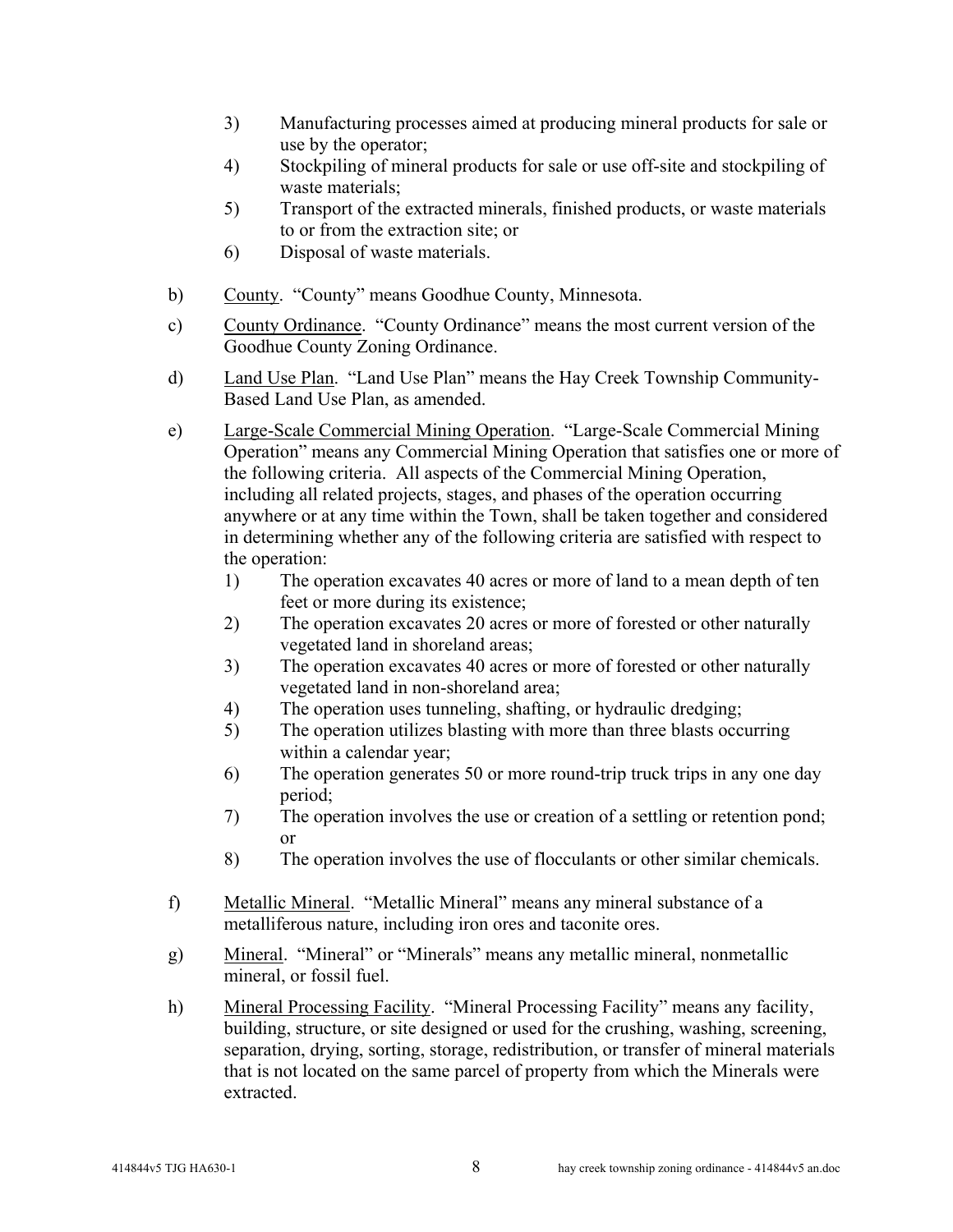- i) Mining. "Mining" means the excavation of one or more minerals and includes any removal, stockpiling, processing, transferring, or storage of minerals either on or off of the extraction site.
- j) Mining Operation. "Mining Operation" means the use of land for the extraction or storage of minerals and includes all associated uses and activities.
- k) Noncommercial Mining Activities. "Noncommercial Mining Activities" means any of the following:
	- 1) Excavations or grading on the site of a building project for which a building permit has been issued;
	- 2) Excavations or grading solely for on-site domestic or agricultural use;
	- 3) Excavation in a right-of-way, temporary easement, or utility corridor by state, county, city or Town authorities in connection with construction or maintenance of public improvements;
	- 4) Excavations or grading associated with preparing for, or restoring from, natural disasters;
	- 5) Excavations that do not extract more than four hundred (400) cubic yards of materials annually and the total area excavated on the property does not exceed one (1) acre over the entire life of the mining operation;
	- 6) Excavation for agricultural purposes if the excavated material is not moved off-site;
	- 7) Stockpiling of nonmetallic minerals for use by public road authorities and contractors on roads or parking lots, for construction purposes, or by retailers for direct resale to customers for non-commercial uses;
	- 8) Incidental removal of mineral materials associated with some other activity such as commercial sod production, tree sales and relocation, and production of agricultural crops;
	- 9) Excavation for public utility purposes; or
	- 10) Temporary excavations involving mining operations associated with road construction, commonly known as temporary borrow pits, used exclusively for public infrastructure construction projects if the project is under the administration of a public entity and the contract requires erosion control, sediment containment and site restoration provisions at least as strict as those in the MPCA's NPDES General Storm Water Permit. These temporary borrow pits must be closed and restored within 24 months of the first date of work on the project.
- l) Nonmetallic Minerals. "Nonmetallic minerals" mean a product, commodity, or material of naturally occurring, organic, inorganic, nonmetallic, non-renewable material. Nonmetallic minerals include, but are not limited to, stone, rock, sand (including, but not limited to, silica sand), gravel, lime, asbestos, beryl, diamond, clay, coal, feldspar, peat, and talc.
- m) Person. "Person" means a natural person, partnership, corporation, association, or other legal entity.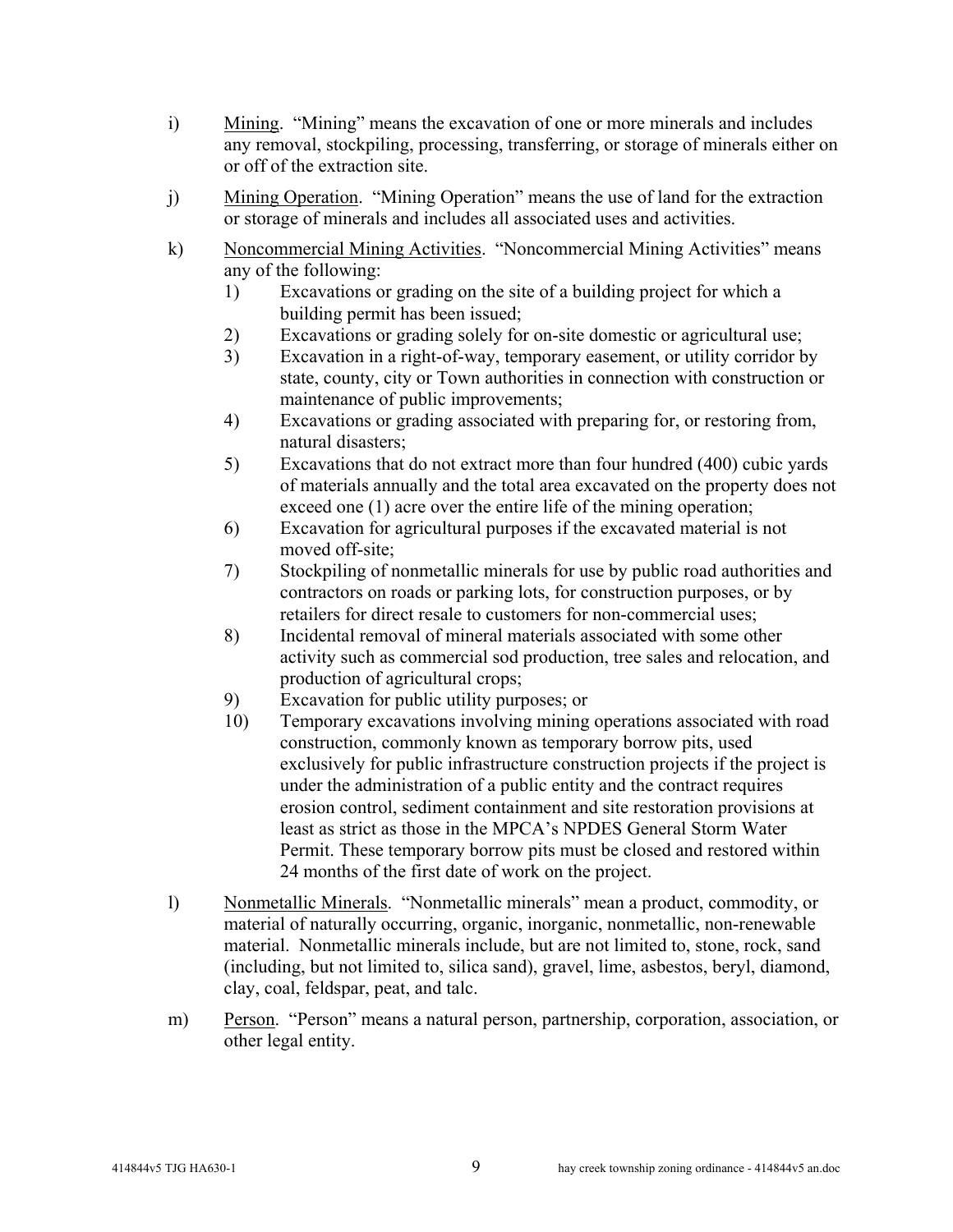- n) Town. "Town" means Hay Creek Town, Goodhue County, a public corporation under the laws of Minnesota.
- o) Town Board. "Town Board" means the board of supervisors of Hay Creek Town, Goodhue County, Minnesota.
- p) Zoning Administrator. "Zoning administrator" means the person appointed by the Town Board to serve as the zoning administrator for the Town or the Town Board if it does not specifically identify one person to serve as the zoning administrator for the Town.

### **ARTICLE II**  MINING

- 2.1 **Findings**. The Town Board hereby finds and determines as follows with respect to mining and related activities:
	- a) The sharp increase in interest in mining the silica sands found to exist in eastern Minnesota, including in Hay Creek Township, and western Wisconsin has raised concerns over the impacts of silica sand mining and of large-scale mining operations generally;
	- b) A great deal of work has been done in Minnesota and Wisconsin to study the potential impacts created by silica sand mining. The impacts can vary depending on the size of the mining operation, how the mine is actually operated, and the on-site processing activities. The Town does not have the staff and resources available to analyze every aspect of a mining operation and the potential variables to determine its potential impacts, and determines that the best method for controlling the potential negative impacts from mining operations is to prohibit Large-Scale Commercial Mining Operations, limit where Commercial Mining Operations may be established in the Town, and to limit what may occur as part of a Commercial Mining Operation so that it does not cross any of the thresholds established as constituting a prohibited Large-Scale Commercial Mining Operation;
	- c) The Town contains many natural areas and sensitive bluffs that the Town recognized in its Land Use Plan as needing protection;
	- d) The primary uses within the Town are agricultural and residential. The Town contains no industrial, large manufacturing, or similar uses;
	- e) The Town recognizes that a certain amount of excavation, grading, and removal of mineral materials is associated with activities such as agricultural production, the repair and improvement of roads, and building projects. The Town has experience with these activities and finds that their relatively small size and minimal amount of processing and transporting activities have not resulted in significant negative impacts to the community;
	- f) There are currently no active Large-Scale Commercial Mining Operations in the Town;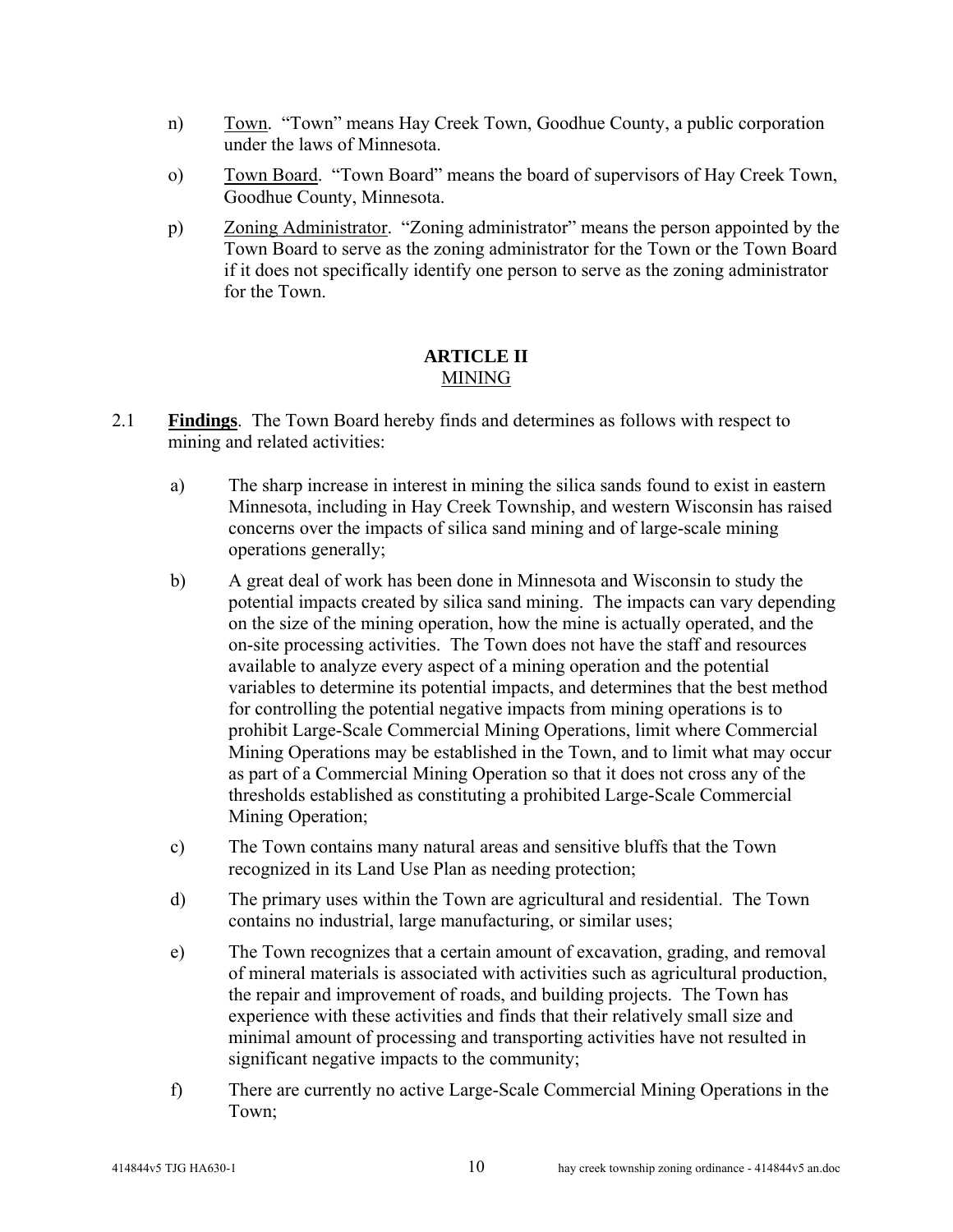- g) The Town Board determines that allowing Large-Scale Commercial Mining Operations in the Town would be contrary to the goals and policies established in the Land Use Plan to protect, preserve, and enhance the resources of the Town, including the protection of its bluff areas, public infrastructure, and those living and working within the Town; and
- h) In order to effectively allow Commercial Mining Operations while prohibiting Large-Scale Commercial Mining Operations, the component parts of a mining operation located within the Town must be taken together and treated as a whole to ensure no mining operation expands to, or is operated as, a Large-Scale Commercial Mining Operation.
- 2.2 **Purpose**. The purpose of this Article is to allow for Noncommercial Mining Activities throughout the Town without a Town permit, allow Commercial Mining Operations within the Agricultural Protection District of the Town with the issuance of an interim use permit from the Town, and to prohibit Large-Scale Commercial Mining Operations and Mineral Processing Facilities throughout the Town.
- 2.3 **Connected Actions**. For the purposes of determining whether a proposed Commercial Mining Operation does or would constitute a Large-Scale Commercial Mining Operation all aspects, stages, and phases of the mining operation occurring within the Town shall be considered together, including all operations of the owner or operator of the mining operation, together with any subsidiary or related companies directly or indirectly involved in the mining operation, located within the Town. The Town Board shall determine the scope of a mining operation for the purposes of deciding whether the operation constitutes a Large-Scale Commercial Mining Operation.
- 2.4 **Prohibited Mining and Related Activities**. The following uses are prohibited within the Town:
	- a) Large-Scale Commercial Mining Operations. The establishment of a Large-Scale Commercial Mining Operation, either as a new use or through the expansion or change in operations of a Commercial Mining Operation or other mining operation, is prohibited within the Town and is a violation of this Ordinance.
	- b) Mineral Processing Facilities. The establishment of a Mineral Processing Facility, either as a new use or as an addition to or expansion of a Commercial Mining Operation, is prohibited within the Town and is a violation of this Ordinance.
- 2.5 **Noncommercial Mining**. Noncommercial mining is allowed as a permitted use within the Town and does not require a permit from the Town except as may be required by this Ordinance for any structures or buildings being constructed or expanded associated with the use.
- 2.6 **Commercial Mining Operations**. Commercial Mining Operations are allowed in the Town only to the extent provided in this Section and are subject to the following restrictions and requirements: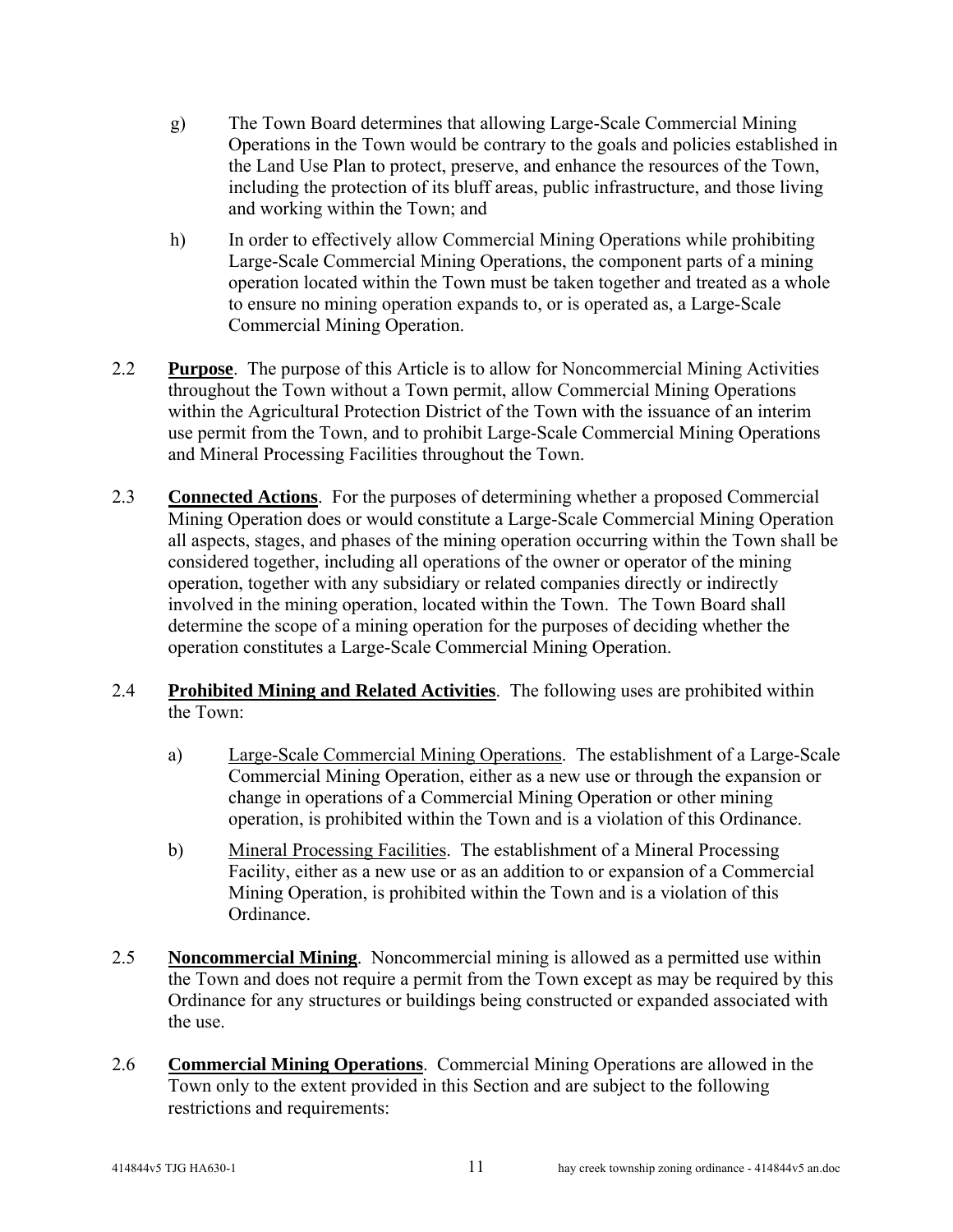- a) Allowed. Commercial Mining Operations are only allowed within the Agricultural Protection District. No new Commercial Mining Operation, or an expansion of a Noncommercial Mining Activity into a Commercial Mining Operation, shall occur unless it is located in the Agricultural Protection District and an interim use permit is first obtained from the Town Board pursuant to the interim use permitting procedures established in this Ordinance.
- b) Existing Operations. A Commercial Mining Operation existing as of the effective date of this Ordinance that is located within the Agricultural Protection District shall not be allowed to expand the operation beyond the boundaries established in the permit issued for the mining operation or, if there is no permit, beyond the current boundaries of the property without first obtaining an interim use permit from the Town Board. A Commercial Mining Operation existing as of the effective date of this Ordinance that is not located within the Agricultural Protection District is a nonconforming use subject to the limitations imposed by this Ordinance on nonconforming uses.
- c) Application Materials. An application for an interim use permit to establish or expand a Commercial Mining Operation in the Town shall not be considered complete, and shall not be processed, unless it contains all of the information and supporting documentation required by Article 14, Section 5, subd. 1 - 3 of the County Ordinance together with the following additional information:
	- 1) A stockpiling plan that includes the location and height of all proposed stockpiles.
- d) Performance Standards. All Commercial Mining Operations are required to comply with the performance standards contained in Article 14, Section 6, subd. 4 of the County Ordinance with the following modifications or additions:
	- 1) The hours of operations established in Subd. 4(A) are modified to 7:00 a.m. to 7:00 p.m. Monday through Saturday.
	- 2) The performance standards are expanded to include lighting, as follows:
		- (a) Lighting. All lights must have full cut-off shrouds so that no light is directed upward or at structures not on the property. Portable lighting shall be used only as necessary to illuminate work areas.
	- 3) Setbacks established in Subd. 4(L)(1) is replaced with the following, which shall apply to all new mining operations and to the expansion of any existing mining operations:
		- (a) No mining operations or activities (including stockpiling) shall take place within two thousand, six hundred and forty (2,640) feet of any existing dwelling, occupied structure, or platted residential subdivision, not owned by the mining operator or owner. For the purposes of applying this setback, an occupied structure includes commercial, non-commercial, recreational, religious, and other structures in which members of the public may be present as part of the regular or customary use of the structure. This setback requirement may be reduced by approval of the Town Board if the mining operation and affected residential owners reach a buyout agreement or "property value guarantee" for possible sale of their residence(s).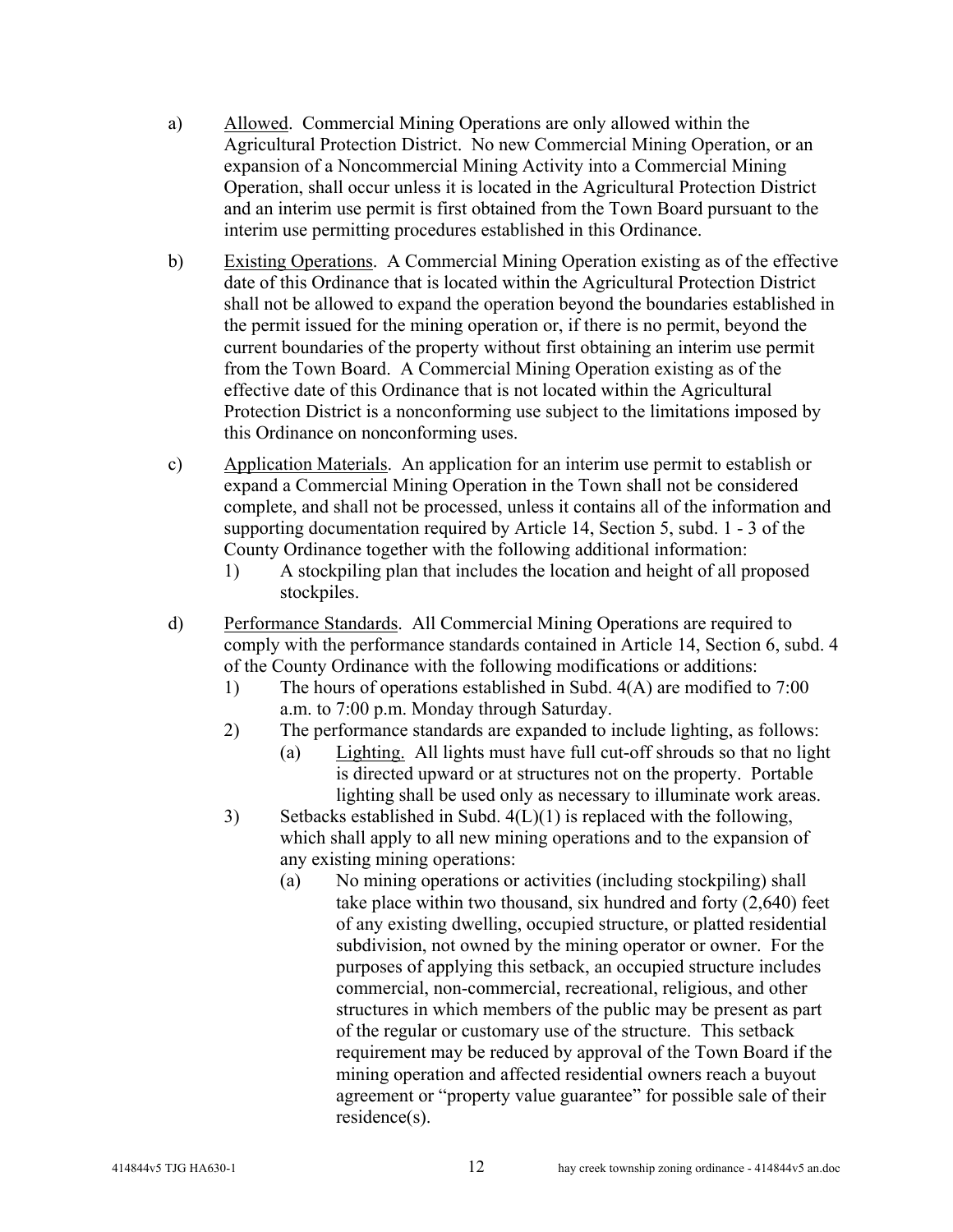## **HAY CREEK TOWNSHIP GOODHUE COUNTY, MINNESOTA** Ordinance No. 2013-02

## AN ORDINANCE AMENDING THE HAY **CREEK TOWNSHIP ZONING ORDINANCE**

The Board of Supervisors of the Town of Hay Creek ordains:

**Section I.** Citation Update. Article II, Section 2.6(d)(3) of the Hay Creek Township Zoning Ordinance is hereby amended by deleting the stricken material adding the double underlined material as follows:

 $(3)$ Setbacks established in Subd.  $4(L)(1) \& (2)$  are is replaced with the following, which shall apply to all new mining operations and to the expansion of any existing mining operations:

**Section II.** Setback. Article II, Section 2.6(d) of the Hay Creek Township Zoning Ordinance is hereby amended by adding the double underlined material as a new subpart (4) as follows:

- Setbacks established in Subd.  $4(L)(7)$  are replaced with the following, which shall  $(4)$ apply to all new mining operations and to the expansion of any existing mining operations:
	- No mining operations or activities (including stockpiling) shall take place  $(a)$ within five thousand, two hundred and eighty  $(5,280)$  feet  $(1 \text{ mile})$  of a State designated trout stream.
	- $(b)$ The Town may impose additional or expanded setback requirements as a condition of an interim use permit it issues if any of the following circumstances exist with respect to the particular proposed mining operation:
		- $(1)$ The elevation of the mining operation or activities in relationship to a public water feature is such that it creates an increased risk of negatively impacting the public water feature. For the purposes of this Section, public water feature includes shoreland areas, lakes, rivers, streams, sinks, springs, and seeps; or
		- $(2)$ The location of the proposed mining operation or activities, or the surrounding topography, is such that it creates a special or enhanced risk to public water features.
	- No mining operations may be conducted within twenty-five (25) feet of  $(c)$ the water table.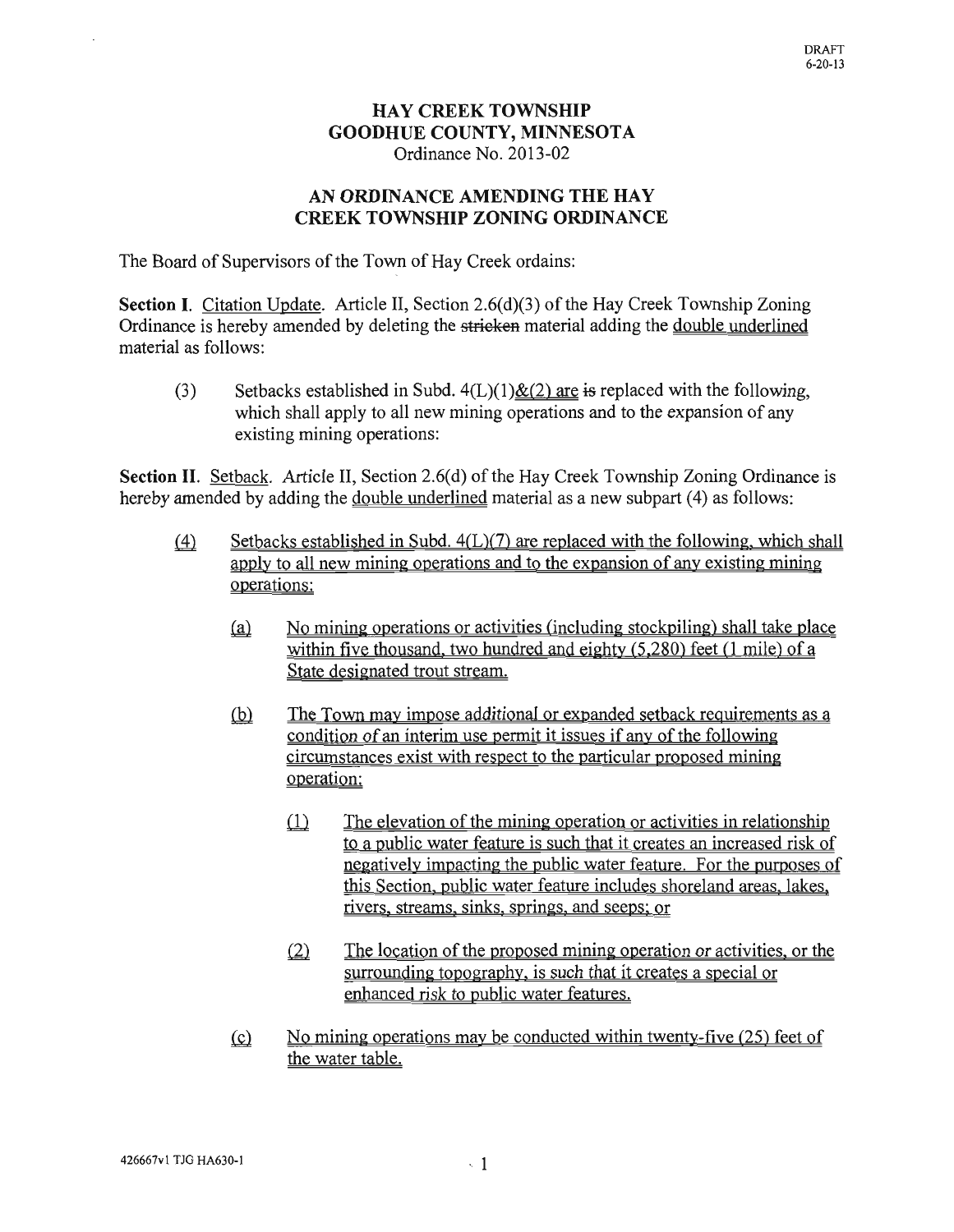Adopted on the  $\frac{S}{2}$  day of  $\frac{Ju/y}{2}$ , 2013.

#### BY THE TOWN BOARD

L

Town Chairperson

Attest: - Y|  $calo$ <u>Kituttii X</u> Town Clerk

 $\overline{a}$ 

 $\mathcal{L}$ 

Lynette L. Nadeau<br>Clerk, Hay Creek Township, Goodhue Co., Minnesota<br>Notarial Officer (ex-office notary public)<br>My Commission (term) expires 3-11-2014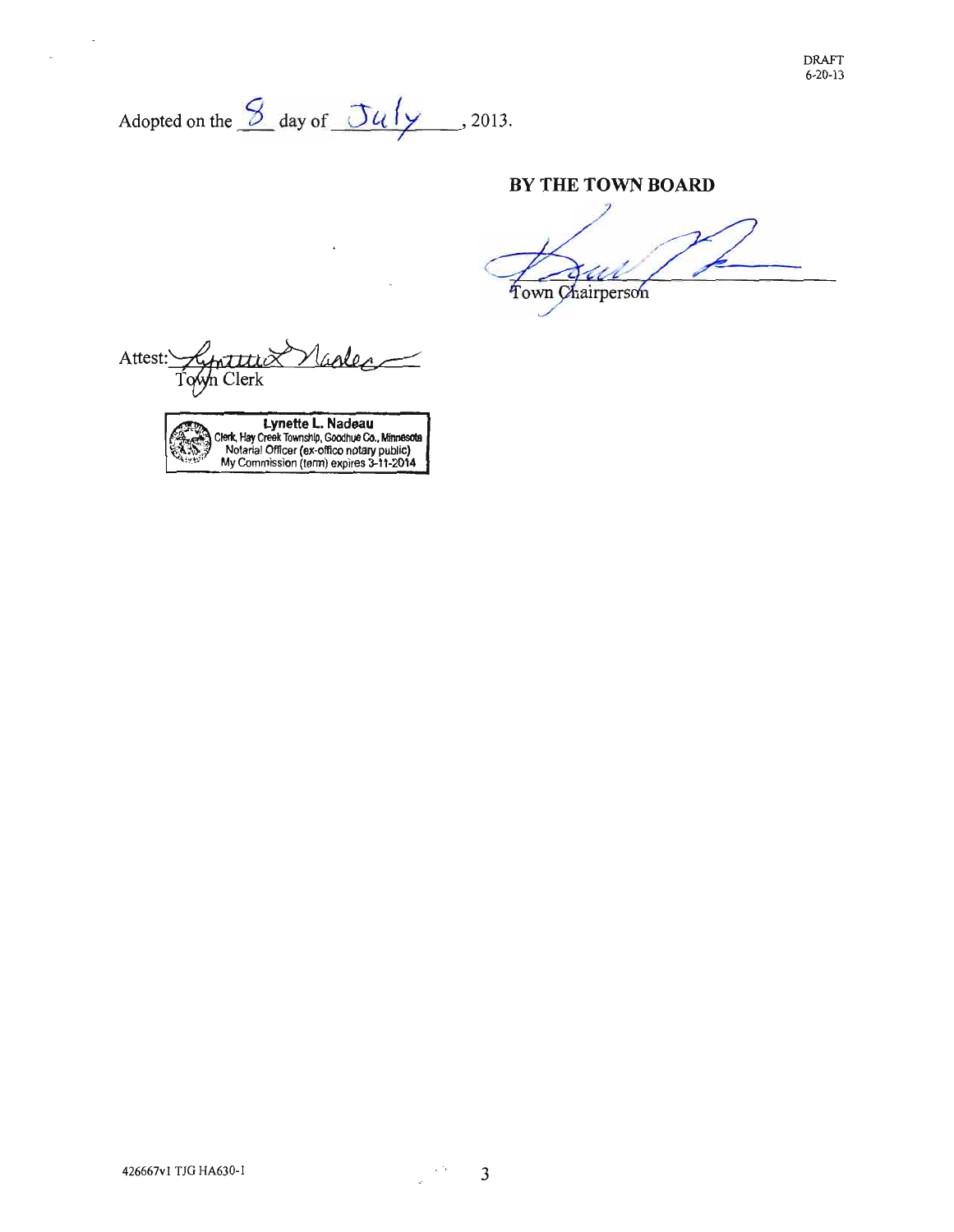#### **ARTICLE III**  PERFORMANCE STANDARDS

The uses identified in this Article are subject to Town regulation and may not be established in the Town unless the applicable permit is first obtained from the Town.

3.1 **Building Permit Required**. Article 2, Section 4 of the County Ordinance regarding building permits is hereby adopted by reference. Anyone intending to construct, build, erect, place, enlarge, or structurally alter any building must first obtain a building permit from the Town. A building permit shall not be issued unless the applicant demonstrates compliance with all applicable setback, height, and other standards and requirements established in the County Ordinance, which are hereby adopted by reference, for the particular zoning district in which the building or structure is located. For the purposes of this Ordinance, the term building permit is descriptive and does not indicate the Town has adopted or is administering any portion of the Minnesota State Building Code.

### **ARTICLE IV**  BLUFF LAND PROTECTION

- 4.1 **Bluff Land Protection**. Article 12 of the County Ordinance regarding bluff land protection is hereby adopted by reference with the following modifications or additions:
	- a) Section 4, Subd. 4 is replaced with the following:
		- Subd. 4. No mining, grading, excavating, or filling (including Mineral Extraction) shall be permitted within the bluff impact zones. Such zones shall be preserved in their natural state.

## **ARTICLE V**  ZONING DISTRICTS

- 5.1 **Zoning Districts**. The following primary and overly zoning districts have been established and exist within the Town:
	- a) Primary Zoning Districts
		- 1) A-1, Agricultural Protection
		- 2) A-2, Agriculture
		- 3) A-3, Agriculture/Urban Expansion
		- 4) B-2, Highway Business
		- 5) R-1, Suburban Residence
	- b) Overlay Districts
		- 1) FP, Floodplain
		- 2) S, Shoreland
		- 3) W, Wetland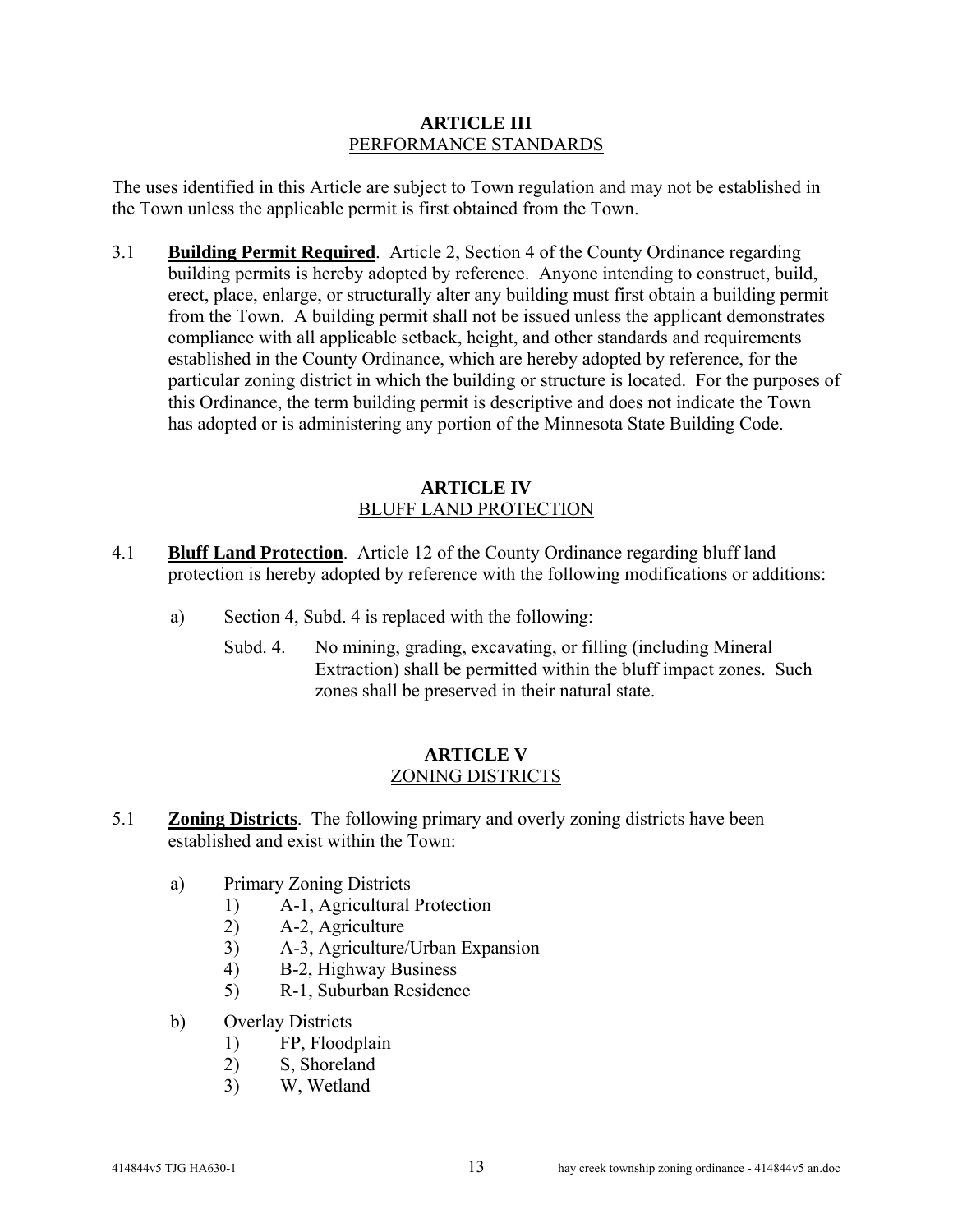- 5.2 **Zoning Map**. The zoning map adopted by the County showing the location and boundaries of the zoning districts is hereby adopted by reference and incorporated herein as the Hay Creek Township Zoning Map.
- 5.3 **Prohibited Uses**. Only those uses expressly allowed within a zoning district under the County Ordinance may occur within that district, subject to the additional restrictions and prohibitions contained in this Ordinance. Without limiting the foregoing, the following uses are prohibited within the Town regardless of where they are proposed to be located:
	- a) Large-Scale Commercial Mining Operations; and
	- b) Mineral Processing Facilities.

# **ARTICLE VI**

# NONCONFORMING USES, STRUCTURES, AND LOTS

- 6.1 **Purpose**. It is the purpose of this Article to provide for the regulation of nonconforming buildings, structures, and uses and to specify those requirements, circumstances, and conditions under which nonconforming buildings, structures, and uses will be operated and maintained. This Ordinance establishes separate zoning districts, each of which is an appropriate area for the location of uses which are permitted in that district. It is necessary and consistent with the establishment of these districts that nonconforming buildings, structures, and uses will not be permitted to continue without restriction. Furthermore, it is the intent of this Section that all non-conforming uses shall be eventually brought into conformity.
- 6.2 **Nonconforming Uses and Structures**. Except as otherwise provided by law or this Ordinance, any use or structure lawfully existing on the effective date of this Ordinance may be continued at the size and in the manner of operation existing upon such date, subject to the following conditions:
	- a) Except as expressly allowed by this Ordinance, a nonconforming use or structure shall in no way be expanded, enlarged, or extended, either on the same property or onto an adjoining lot of record. Prohibited expansion, enlargement, or extension shall include anything that increases the intensity of the use including, but not limited to, a change to a more intense nonconforming use or a physical expansion of the existing use or structure that increases the height, volume, or area dimensions of the non-conforming use or structure;
	- b) Routine maintenance of a structure containing or relating to a lawful nonconforming use is permitted, including any necessary nonstructural repairs and incidental alterations which do not extend or intensify the nonconforming use. Nothing in this Section will prevent the placing of a structure into a safe condition after it has been declared unsafe by the appropriate official;
	- c) Alterations may be made to a building containing nonconforming residential units when the alterations will improve the livability of such units, provided that such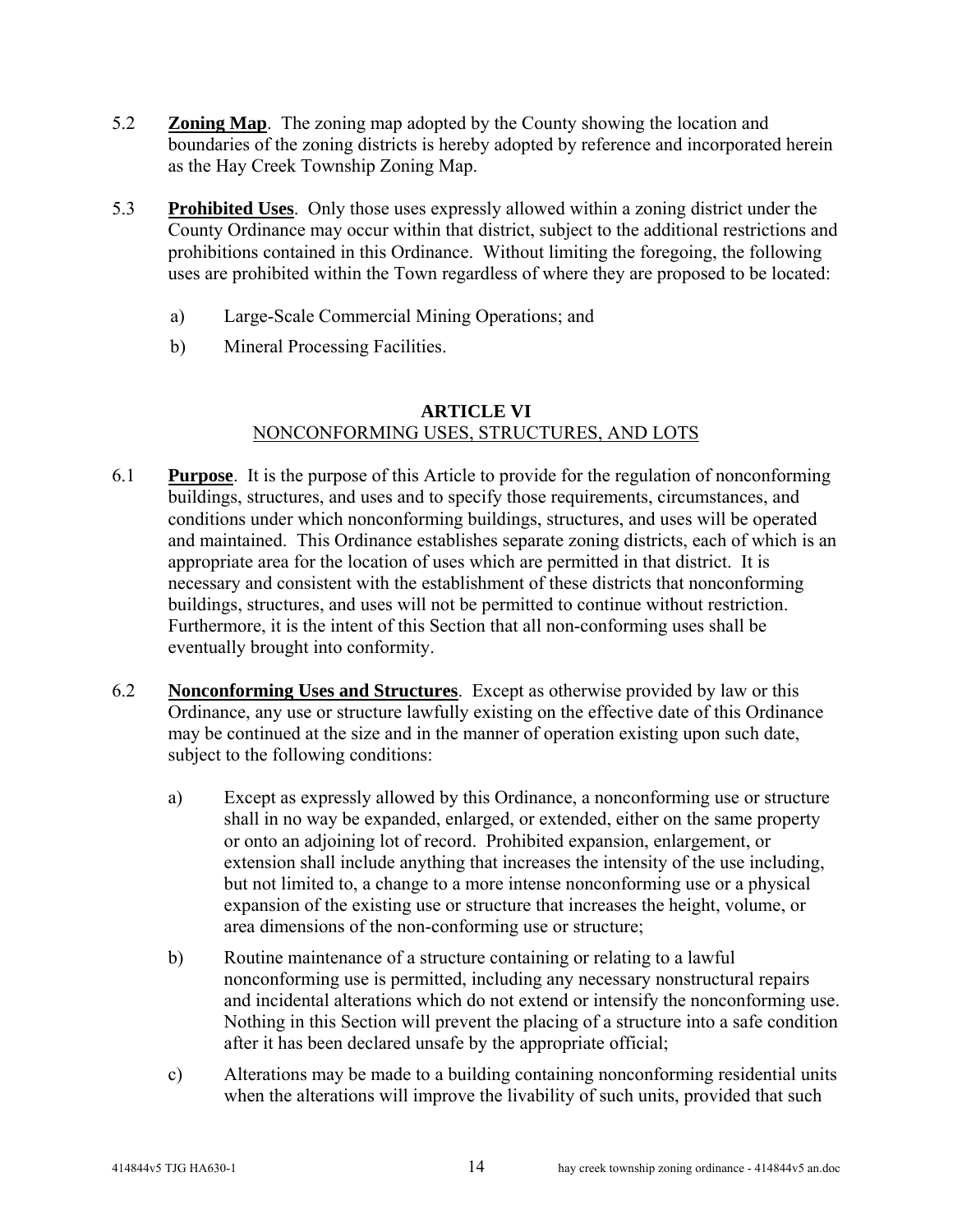alterations do not increase the number of dwelling units in the building. Such alterations must be approved by the Zoning Administrator;

- d) Whenever a nonconforming structure or use is damaged by fire or other peril to the extent of 50 percent of its estimated market value, as indicated in the records of the County Assessor at the time of damage, it may be reconstructed. The nonconforming structure or use shall not be permitted to be reconstructed if the damage is greater than 50 percent of the estimated market value as indicated in the records of the County Assessor at the time of damage and no building permit has been applied for within 180 days of when the property was damaged. When a nonconforming structure in a shoreland area with less than 50 percent of the required setback from the water is destroyed by fire or other peril to greater than 50 percent of its estimated market value, as indicated in the records of the County Assessor at the time of damage, the structure setback may be increased by the Town or County, if practical. In that event, conditions will be placed on the building permit in order to mitigate created impacts on adjacent properties and the water body;
- e) Whenever any lawful nonconforming use of any structure or land is replaced by another use or structure, the new use or structure must conform to the provisions of this Ordinance and it shall not thereafter be changed to any nonconforming use or structure;
- f) If the nonconforming use of land is discontinued for a period of more than one year, the subsequent use of the land or the structure shall be in conformity with this Ordinance;
- g) Nonconforming uses or structures which are declared by the Town Board to be public nuisances shall not be allowed to continue as legal nonconforming uses or structures;
- h) No repair, replacement, maintenance, improvement, or expansion of a nonconforming use or structure in a floodplain area shall be allowed if such activity would jeopardize the property's continued eligibility in the National Flood Insurance Program, would increase flood damage potential, or would increase the degree of obstruction to flood flows in the floodway;
- i) An existing resort may maintain and replace its structures and expand to the extent allowed in Minnesota Statutes, Section 103G.227; and
- j) A nonconforming use of a parcel of land may not be extended to cover more land than was occupied by that use when it became nonconforming.

## 6.3 **Nonconforming Lots**.

- a) All lots of record, existing as of the date of this Ordinance and all prior zoning ordinances in the Town, that do not meet the minimum lot area and lot width requirements, may be allowed as building sites without a variance from lot size or width requirements provided that it satisfies all of the following:
	- 1) The use is permitted in the district;
	- 2) The lot was created compliant with official controls in effect at the time;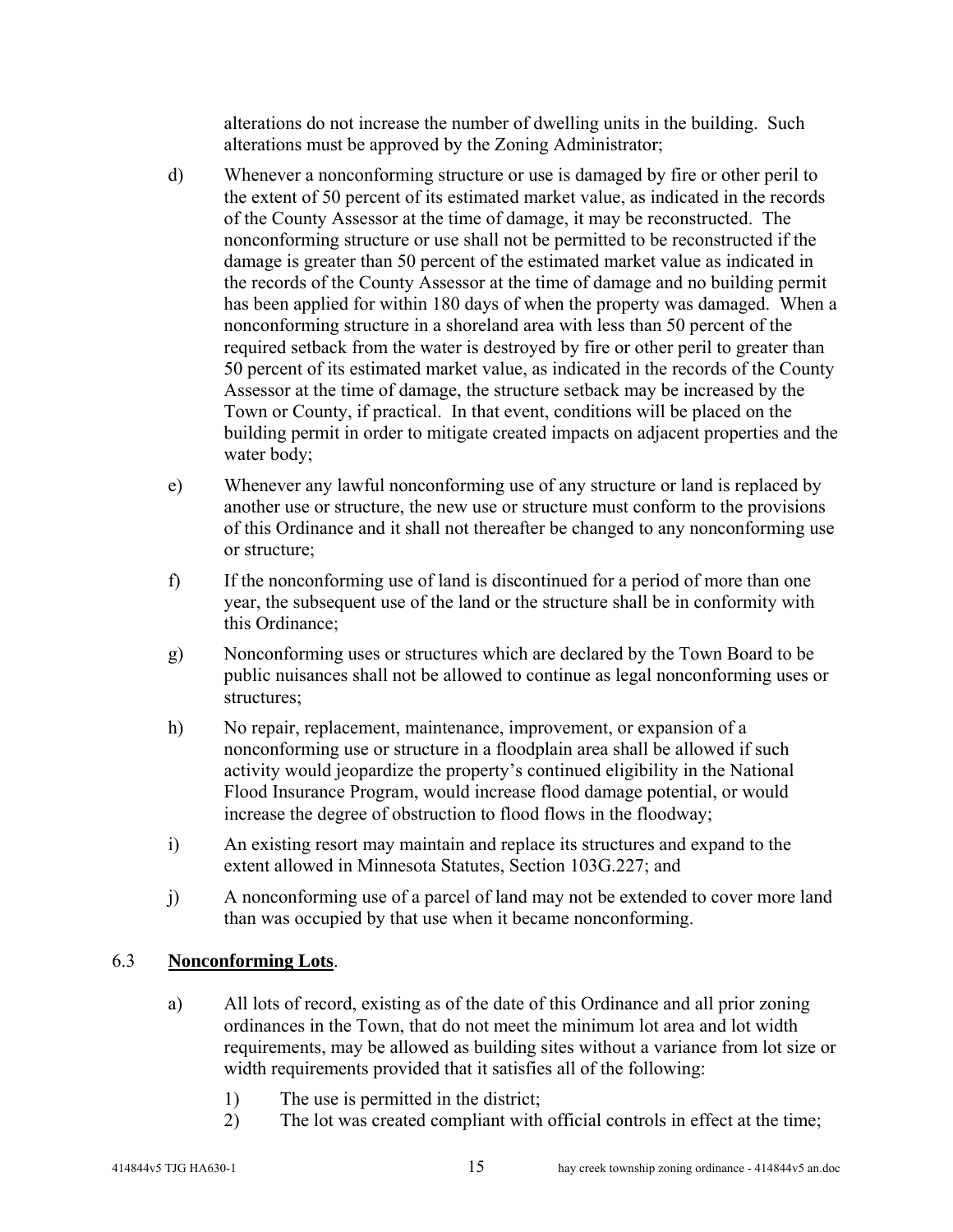- 3) If the lot is in a shoreland area, it has been in separate ownership from abutting lands at all times since it became nonconforming;
- 4) The setback requirements of this Ordinance are met; and
- 5) The applicable ISTS/SSTS regulations are met.
- b) Lawful preexisting nonconforming lots recorded in the office of the County Recorder located in a shoreland area shall be subject to Minnesota Statutes, section 462.357, subdivision 1e, paragraphs (d) through (j).
- c) A preexisting lot that is subsequently reduced in area because of a taking for a public purpose or public right-of-way such that it no longer contains the required minimum area shall continue to be considered a parcel of record and shall be considered a legally buildable parcel provided the applicable setback requirements of this Ordinance and the ISTS/SSTS standards are met.

#### **ARTICLE VII**  ADMINISTRATION

- 7.1 **Zoning Administrator**. The Town Board may appoint a person to serve as the Zoning Administrator for the Town. If the Town Board does not specifically designate a person to serve as the Zoning Administrator the Town Board shall serve as the Zoning Administrator and may delegate one or more of the duties of the position to one or more persons as the Town Board determines is appropriate. Such person or persons shall be fully authorized to carry out the delegated duties on behalf of the Town.
	- a) Duties. The Zoning Administrator shall have the following duties, which shall be conducted in a manner which is consistent with this Ordinance, applicable laws, and the directions and instructions of the Town Board:
		- 1) Administer the provisions of this Ordinance;
		- 2) Determine whether a permit application is complete and complies with the terms of this Ordinance;
		- 3) Receive, and forward to the Planning Commission, Board of Appeals and Adjustments, or Town Board applications and other zoning materials as is appropriate;
		- 4) Issue permits once they have been approved as provided in this Ordinance;
		- 5) Issue notices of denial to applicants;
		- 6) Maintain permanent and current records of permits and approvals issued pursuant to this Ordinance, including, but not limited to, land use map changes, amendments to this Ordinance, issuance of interim use permits, variance approvals, and appeals;
		- 7) Conduct inspections to determine compliance with the provisions of this Ordinance and institute in the name of the Town, any appropriate actions or proceedings against a violator as provided by this Ordinance or law;
		- 8) Serve as an ex-officio member of the Planning Commission;
		- 9) Collect all fees required by this Ordinance and pay the same to the Town;
		- 10) Track the application of the 60 day rule to land use requests, provide notices to applicants as may be needed, and to keep the Town informed of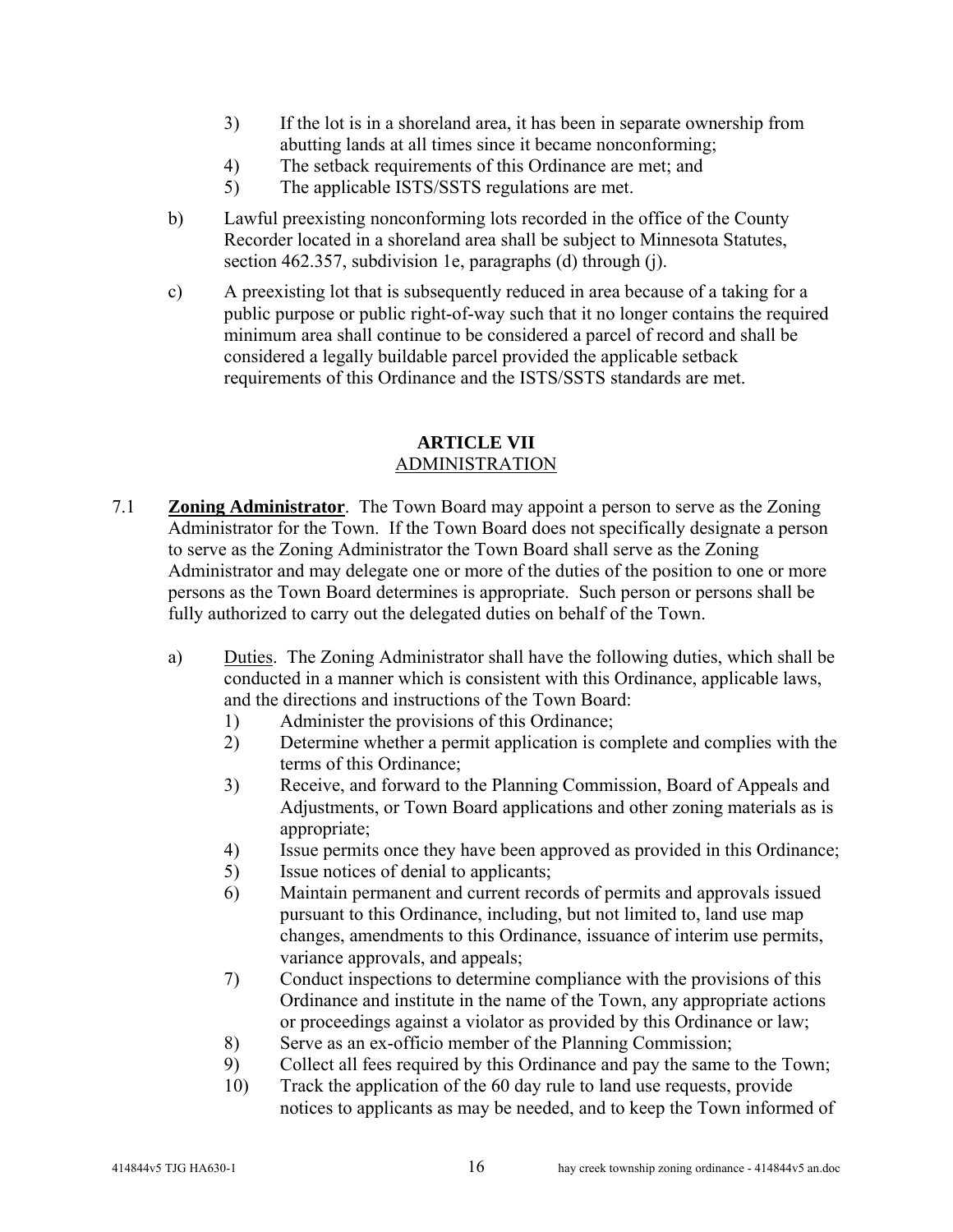the applicable deadlines for actions with respect to individual land use requests;

- 11) File for record with the Goodhue County Recorder or Registrar of Titles all zoning related documents required to be filed by law;
- 12) To enforce this Ordinance, including through the issuance of violation notices, stop work orders, cease and desist orders, or corrective orders as determined appropriate, and to work with the Town Attorney as needed to administer and enforce this Ordinance; and
- 13) To perform such other duties and responsibilities as provided in this Ordinance or as assigned by the Town Board.
- 7.2 **Planning Commission**. The Town Board previously established the Hay Creek Township Planning Commission, which is hereby reaffirmed as the Town's planning agency. The Planning Commission serves in an advisory capacity to the Town Board.
	- a) Composition. The Planning Commission consists of up to seven voting members, which may include one Town officer. A majority of members constitutes a quorum to conduct the Planning Commission's business. Each Planning Commission member, including the Chair and Vice-Chair, shall have one vote on all matters acted upon by the Planning Commission. A member must be present at a meeting to vote.
	- b) Appointment, Vacancies, and Removal. The Town Board appoints the Planning Commission members. Vacancies occurring on the Planning Commission are filled by Town Board appointment for the remainder of the term of the position.
	- c) Term. Planning Commission members are appointed for a term of 3 years and until a successor is appointed and qualifies. Terms expire on April  $1<sup>st</sup>$ . Commission members serve at the pleasure of the Town Board and may be removed by the Town Board at any time. The Town Board shall stagger the terms of Planning Commission members as it determines is appropriate to minimize the number of Planning Commission positions expiring in the same year.
	- d) Officers and Duties. The Planning Commission shall appoint from among its members a Chair, Vice-Chair, and a Secretary. The Chair shall be the presiding officer for Commission meetings and shall sign documents on behalf of the Commission as needed. The Vice-Chair shall conduct the duties of the Chair in the Chair's absence. The Secretary shall provide notices, keep records of the Commission's proceedings, and countersign the Chair's signature on Commission documents.
	- e) Compensation. The Town Board shall determine if members will be compensated for their service on the Planning Commission, determine the amount of compensation if provided, and the policy for reimbursing expenses incurred in carrying out the Planning Commission's duties.
	- f) Rules and Procedures. The Planning Commission may adopt rules and procedures related to how it conducts its meetings and hearings, provided such rules and procedures are consistent with the provisions of this Ordinance and applicable laws.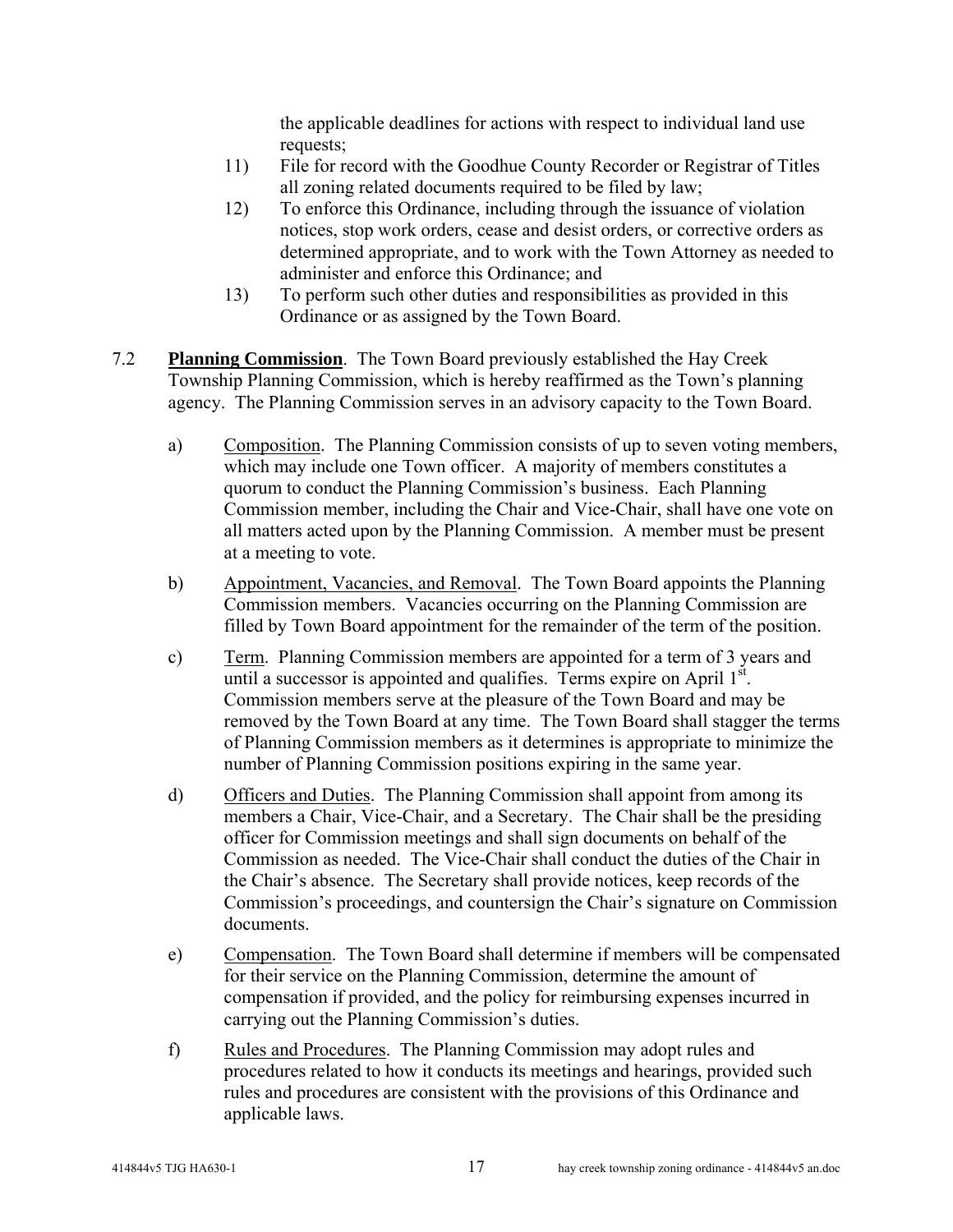- g) Meetings. The Planning Commission shall hold regular meetings as needed. The Chair or Vice-Chair, along with the consent of at least one other Planning Commission member, may call special meetings as needed to conduct the Planning Commission's business.
- h) Planning Commission Powers and Duties. The Planning Commission shall have the powers and duties provided it by Minnesota Statutes, chapter 462, those indicated in this Ordinance, and such other powers and duties as the Town Board may delegate to it. Unless directed otherwise by the Town Board, the Planning Commission shall be responsible for conduct such hearings as may be required by law or by ordinance to implement and administer the Town's official controls. The Planning Commission does not have the authority to hire professionals or to otherwise bind the Town to a contract.
- 7.3 **Board of Appeals and Adjustments**. The Town Board shall serve as the Hay Creek Township Board of Appeals and Adjustments.
	- a) Rules and Procedures. The Board of Appeals and Adjustments may adopt rules and procedures related to how it conducts its meetings and hearings, provided such rules and procedures are consistent with the provisions of this Ordinance and applicable laws.
	- b) Meetings and Hearings. The Board of Appeals and Adjustments will hold meetings and hearings as needed to conduct its duties. Meetings of the Board of Appeals and Adjustments may be held as part of the regular or special meetings of the Town Board.
	- c) Powers and Duties. The Board of Appeals and Adjustments shall have the following powers and duties:
		- 1) To grant variances from the strict enforcement of the standards and provisions prescribed by this Ordinance. Variances shall only be granted based upon the criteria prescribed in this Ordinance;
		- 2) To hear and decide appeals. Appeals shall only be heard and considered in conformance with the procedures prescribed in this Ordinance;
		- 3) To interpret the provisions of this Ordinance and of any district boundary on the land use map; and
		- 4) Perform such other duties as provided in this Ordinance.

### **ARTICLE VIII**  ZONING REQUESTS

8.1 **Building Permits***.* On or after the effective date of this Ordinance, no person shall erect a foundation, or change the exterior perimeter of a building vertically or horizontally, construct, move, or alter any building, structure, or part thereof, without first obtaining a building permit from the Town.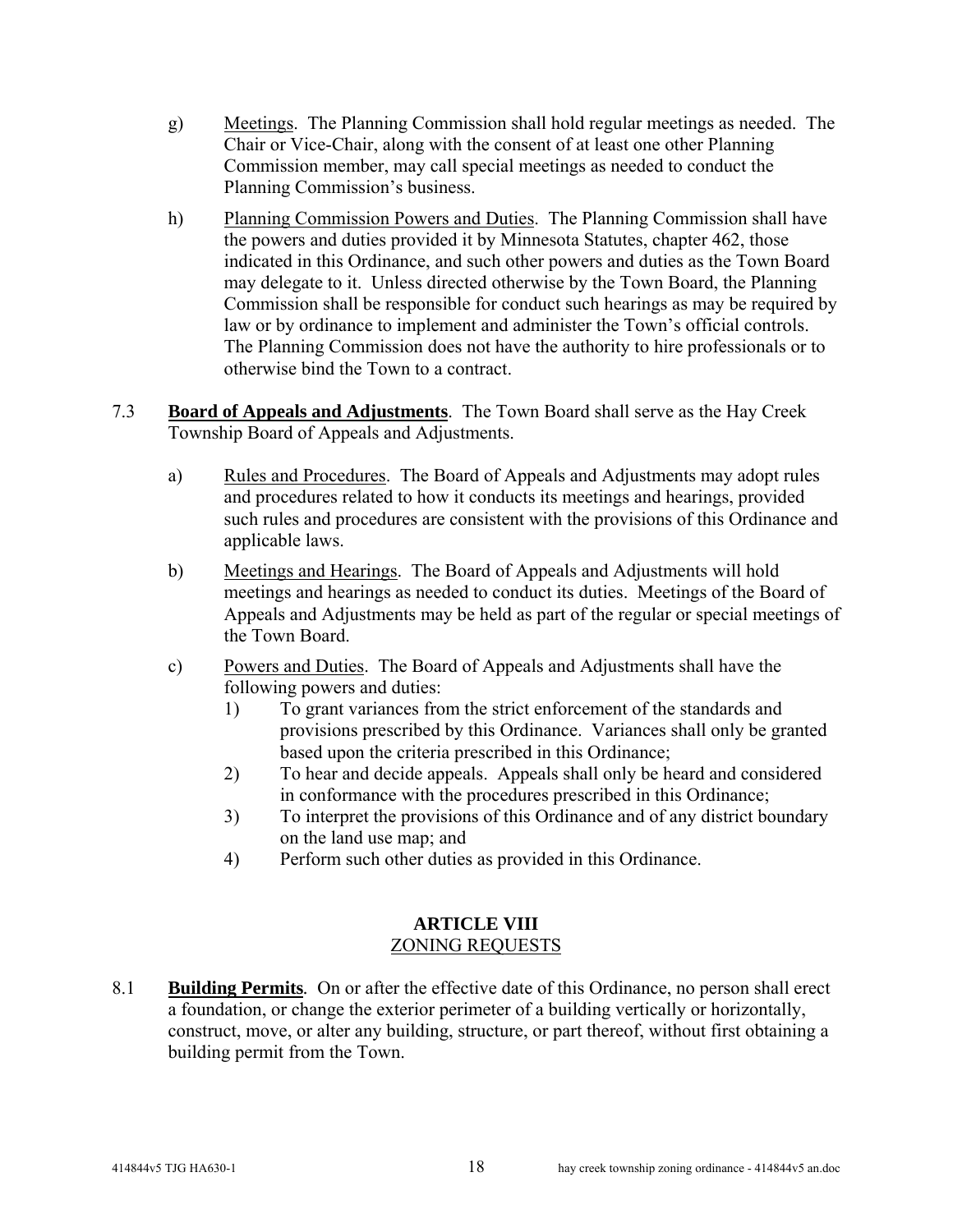- a) Application. An application for a zoning permit must be on the Town's approved form, be accompanied by the required application fee, be submitted to the Zoning Administrator, and shall contain all of the following information:
	- 1) The location and dimensions of the property;
	- 2) Be signed by the owner of the property or the owner's authorized agent;
	- 3) The nature of the proposed construction, alteration, or repair and the estimated cost; and
	- 4) A site plan containing all of the information required under Article 2, Section 4, Subd. 4 of the County Ordinance.
- b) Issuance. The Zoning Administrator is authorized to issue building permits upon the submission of a complete application and payment of the application fee, provided the Zoning Administrator determines the proposed work and resulting building or structure complies with this Ordinance.
- c) Display Required. The building permit must be displayed on the property in a location visible from the outside during the excavation, moving, changing, or altering any part of a structure.
- d) Penalties. Any person who commences a land use activity which requires a building permit without first having obtained such a permit from the Town shall be required to obtain an after-the-fact building permit and pay a multiple of the permit fee as indicated in the Town's current fee schedule.
- e) Duration. All building permits are valid for one (1) year from the date the permit is issued. If substantial construction has not taken place within one (1) year from the date on which the permit was granted, the permit shall become void and no further work may occur until a new building permit is applied for and obtained from the Town.
- 8.2 **Interim Use Permits**. As of the effective date of this Ordinance, no use requiring an interim use permit shall be initiated or expanded except upon issuance of an interim use permit from the Town Board pursuant to this Section.
	- a) Application: Application for an interim use permit shall be made by the property owner, or its authorized agent, on the Town's application form, be accompanied by the required application fee and escrow (if required), and must, at a minimum, contain all of the following information:
		- 1) The name and mailing address of all property owners of record, according to the county auditor's property tax records, within one-half mile of the property to which the application relates;
		- 2) The name of the applicant and of all owners of the property to which the application relates; and
		- 3) A description of the proposed use including, to the extent applicable, hours of operation, parking, anticipated traffic and routes, lighting plans, identification and explanation of any potential sources of significant noise, dust, vibration, or other impacts reasonably anticipated to be generated by the proposed use which could affect surrounding properties.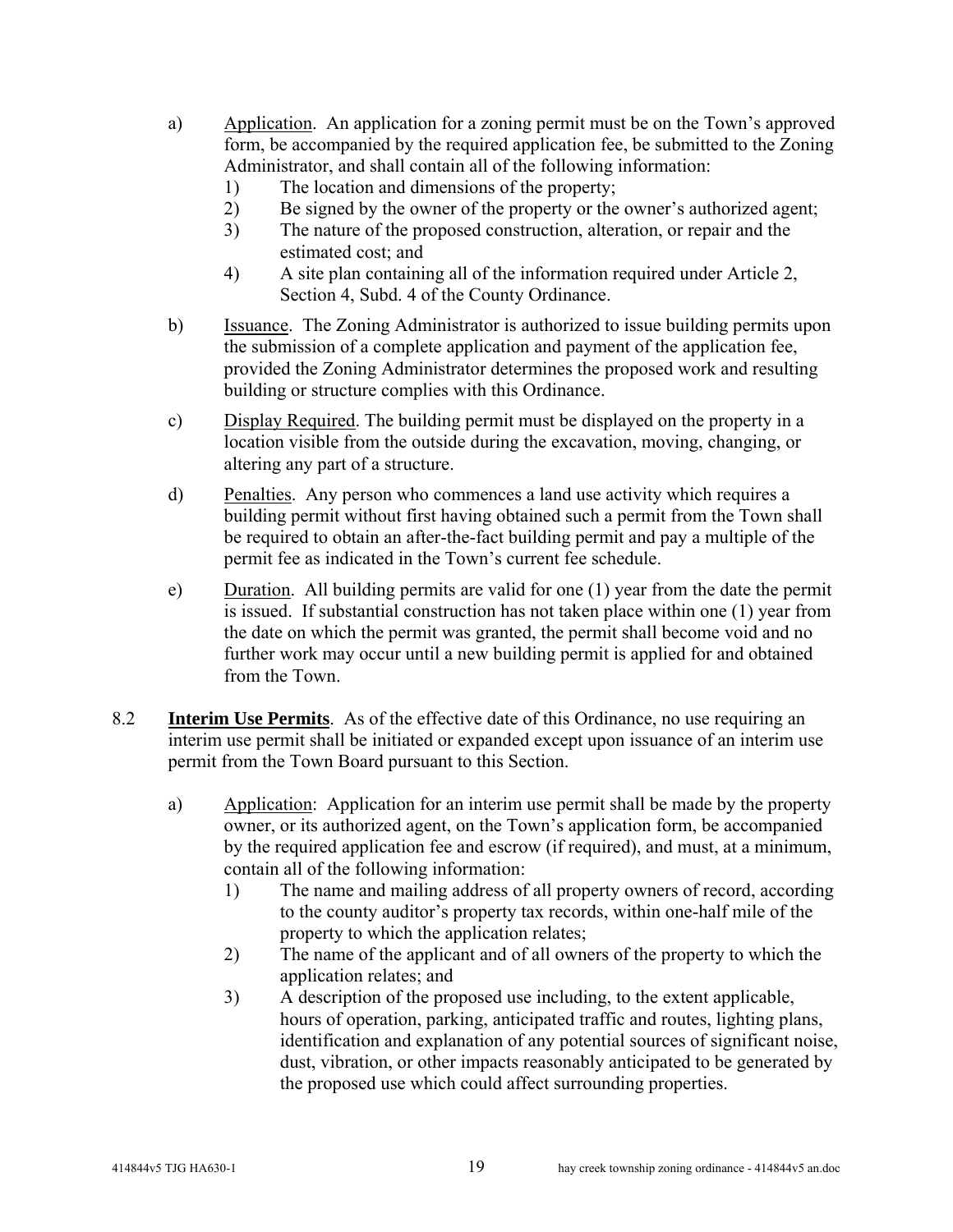- b) Procedure: Requests for an interim use permit shall comply, and shall be processed in accordance, with the following:
	- 1) Zoning Administrator: An application for an interim use permit must be submitted to the Zoning Administrator. The Zoning Administrator shall review the application to determine if it contains all the required information and is otherwise complete, including payment of the required fees. If an application is not complete, the Zoning Administrator shall provide the applicant written notice of what information is needed in order to make the application complete within 15 days of the Town's receipt of the application. The Zoning Administrator shall forward complete applications to the Planning Commission to conduct a hearing.
	- 2) Notice: At least ten days before the date of the hearing, notice shall be published in the Town's official newspaper and mailed by first-class mail to all property owners of record, according to the county auditor's property tax records, within one-half mile of the property to which the application relates. The notice shall state the time, place, and purpose of the hearing. Failure of any property owner to receive notice of the hearing shall not in any way affect the validity of the hearing or its results.
	- 3) Site Investigation: The Town may conduct one or more site investigations of the property as part of processing a permit application. If a quorum or more of the Planning Commission or of the Town Board conducts a site investigation, notice shall be posted at the Town's posting places at least three days before the date of the inspection unless the inspection is being conducted as part of the hearing. The Town may also conduct one or more site investigations after a permit has been issued to review an alleged or potential violation of the conditions of the permit or of this Ordinance. Submission of an application, and acceptance of a permit, constitutes consent on the part of the owners of the property to the conditions imposed on the permit and to allow the Town to conduct inspections of the property at reasonable times to determine eligibility to receive a permit and then related to the administration and enforcement of the permit.
	- 4) Planning Commission: The Planning Commission shall conduct a public hearing on the proposed interim use permit and develop a recommendation to the Town Board regarding the proposed permit. The owner, or its authorized agent, is expected to attend the hearing to explain the application and to answer the Planning Commission's questions. In reviewing the request and developing its recommendation, the Planning Commission shall consider the criteria set out in this Section and such other factors as it determines are appropriate to evaluate the proposed use. It is the owner's burden to demonstrate it is eligible to receive the requested permit. If the Planning Commission recommends approval of the permit, its recommendation shall include the conditions it recommends be placed on the permit. The recommendation shall include any conditions the Planning Commission determines are appropriate and reasonable to address anticipated impacts of the proposed use in order to protect the public health, safety, and welfare. The recommended conditions may include any of the conditions that may be made applicable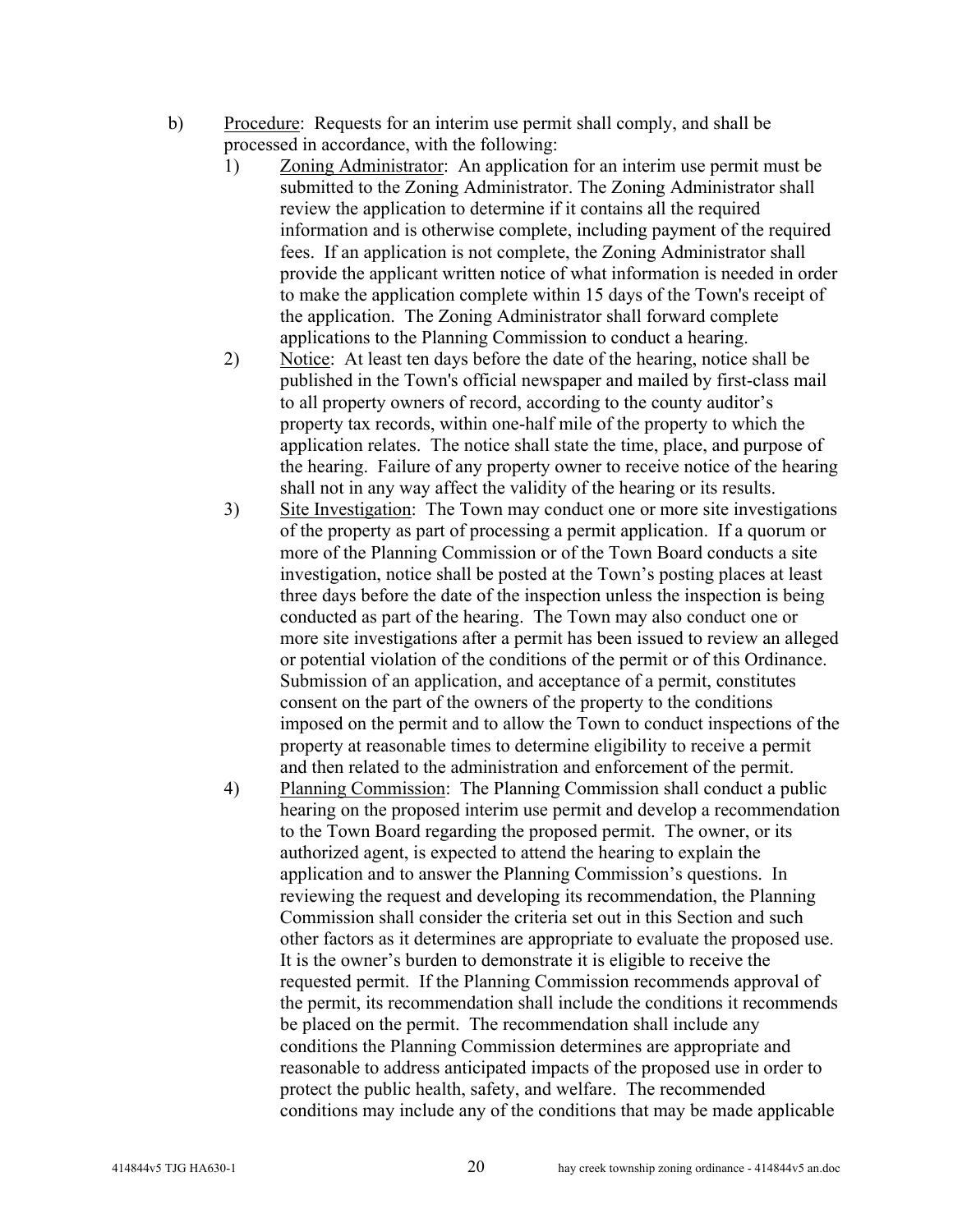to a conditional use permit and shall, at a minimum, include the date and/or event on which the permit will expire. The Planning Commission shall forward its recommendation, together with its supporting findings, to the Town Board.

- 5) Town Board: The Town Board shall consider the Planning Commission's recommendation and make a final decision regarding the proposed interim use permit. The Town Board shall consider the criteria set out in this Section and such other factors as it determines are appropriate to evaluate the proposed use including, but not limited to, the criteria evaluated by the Planning Commission in making its recommendation. The Town may impose such reasonable conditions as it determines are necessary on interim use permits it issues. An interim use permit must indicate, in the conditions placed on the permit, the date and/or event on which it terminates.
- c) Criteria: An "interim use" is a temporary use of property until a particular date, until the occurrence of a particular event, or until zoning regulations no longer permit it. In determining whether to approve an interim use permit application, the Town Board shall consider the following standards and criteria with respect to the proposed use in addition to any specific criteria or standards established in this Ordinance for the use:
	- 1) Whether the proposed use, under the circumstances, would:
		- (b) Be detrimental to or endanger the public health, safety, comfort, convenience or general welfare of the neighborhood or the Town;
		- (c) Be harmonious with the general and applicable specific objectives of the Town's Land Use Plan;
		- (d) Harm the natural and scenic areas of the Town, wildlife corridors, natural resources, watersheds, open spaces, or bluffs;
		- (e) Harm the archeological, historical, or cultural features of the Town;
		- (f) Be designed, constructed, operated and maintained to be compatible in appearance with the existing or intended character of the general vicinity and will not change the essential character of that area;
		- (g) Be hazardous or disturbing to existing or future neighboring uses;
		- (h) Involve uses, activities, processes, materials equipment and conditions of operation that will be detrimental to any persons, property or the general welfare because of excessive production of traffic, noise, smoke, fumes, scenic blight, glare or odors;
		- (i) Involve lighting, including lighted signs, that would impair the enjoyment of property and/or property owners in the vicinity or the safety of the traveling public;
		- (j) Be in conformance with the provisions of this Ordinance, and would not unreasonably interfere with the health, safety, and welfare of the surrounding owners and the public, if conducted in compliance with the conditions imposed on the permit; or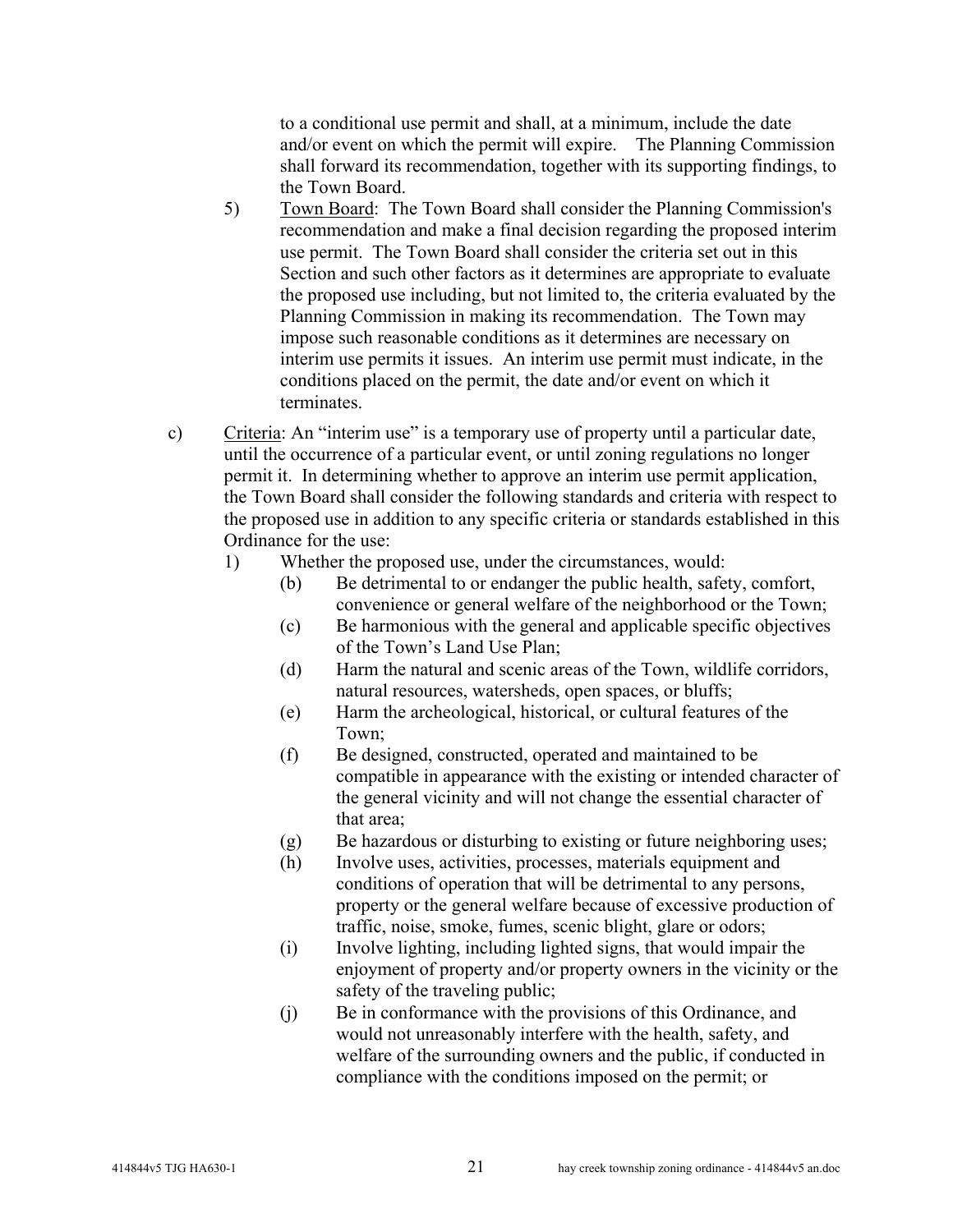- (k) Adequately provide for parking, current and anticipated traffic congestion, and traffic safety so the use does not become or create a nuisance.
- 2) The proposed use will terminate upon a date or event that can be identified with certainty; and
- 3) The proposed use will not impose additional costs on the public if it is necessary for the public to take the property in the future.
- d) Conditions: The Town Board may attach such conditions to an interim use permit it issues as it deems necessary to achieve the purpose of this Ordinance and to protect the public health, safety, and welfare. These conditions may include, but are not be limited to, the following:
	- 1) Increased setbacks;
	- 2) Landscaping, berming, fencing, screening or other facilities to protect nearby property;
	- 3) Periods and/or hours of operation;
	- 4) Intensity and duration of lighting;
	- 5) Location of parking and signs;
	- 6) Designating access and haul routes;
	- 7) Provide and maintain with the Town a performance bond or other financial security;
	- 8) Toxic material storage and handling;
	- 9) Fire control and access plan;
	- 10) Periodic compliance reviews; and
	- 11) Any other reasonable requirements necessary to fulfill the purposes and intent of this Ordinance including, but not limited to, the protection of public health, safety, and welfare as determined by the Town Board.
- e) Amended Permit: Any change involving structural alterations, enlargement, intensification of the use or similar change not specifically permitted by an interim use permit shall require that the interim use permit be amended. An application to amend an existing interim use permit shall be administered in the same manner that is required for a new interim use permit. All application and review procedures shall apply.
- f) Expiration and Revocation: An interim use permit shall expire and become void if the use it allows is not substantially started within 12 months from its date of issuance. A substantial start means more than preliminary steps have been taken such that preparations to initiate the use are mostly complete as determined by the Town Board. An interim use permit shall expire as of the date or event identified in the permit, but the owner may apply for a new interim use permit. The Town Board may revoke an interim use permit if it determines, after notice to the owner and conducting a public hearing, that any of conditions imposed on the permit have been violated.
- 8.3 **Variances**. No variances shall be granted by the Town except in conformance with this **Section**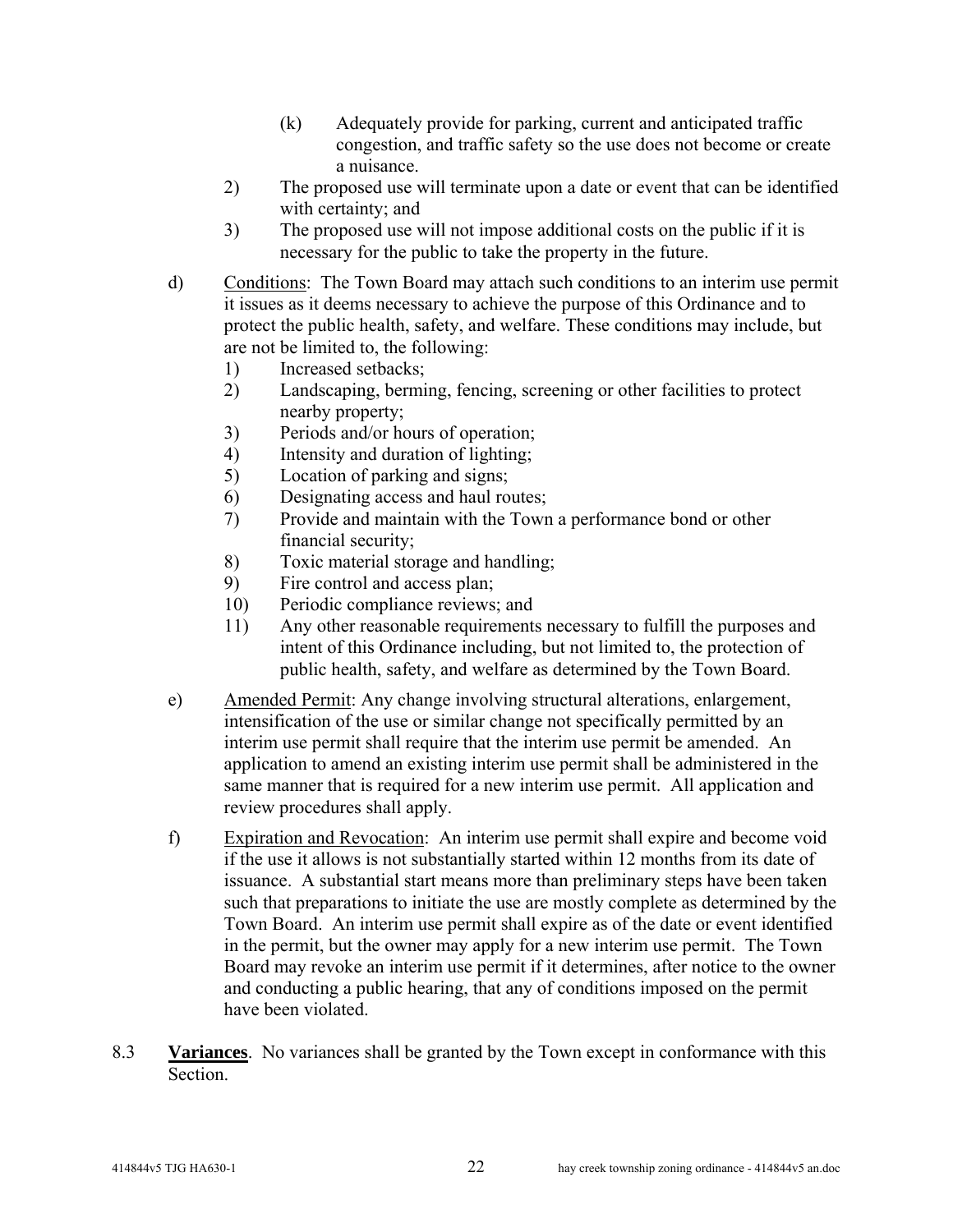- a) Authority: The Board of Appeals and Adjustments may grant a variance from the provisions of this Ordinance in order to promote the effective and reasonable application and enforcement of this Ordinance. A variance is a modification or variation of the provisions of this Ordinance as applied to a specific property. The Board of Appeals and Adjustments may not grant a variance for any use that is not allowed by this Ordinance for property in the zoning district in which the property is located. The Board of Appeals and Adjustments may grant a variance for the temporary use of a one family dwelling as a two family dwelling and may grant a variance for an earth sheltered construction as defined in Minnesota Statutes, section 216C.06, subdivision 14 when such construction would be in harmony with this Ordinance.
- b) Application: Application for a variance shall be made by the property owner, or its authorized agent, on the Town's application form, be accompanied by the required application fee and escrow (if required), and must, at a minimum, contain all of the following information:
	- 1) The name and mailing address of all property owners of record, according to the county auditor's property tax records, within one-half mile of the property to which the application relates;
	- 2) The name of the applicant and of all owners of the property to which the application relates;
	- 3) A description of the proposed use or structure to which the variance relates; and
	- 4) An explanation of the specific conditions and circumstances that give rise to the practical difficulties in strictly complying with the provisions of this Ordinance and the specific provisions of this Ordinance from which a variance is being sought.
- c) Procedure: Requests for a variance shall comply, and shall be processed in accordance, with the following:
	- 1) Zoning Administrator: An application for a variance must be submitted to the Zoning Administrator. The Zoning Administrator shall review the application to determine if it contains all the required information and is otherwise complete, including payment of the required fees. If an application is not complete, the Zoning Administrator shall provide the applicant written notice of what information is needed in order to make the application complete within 15 days of the Town's receipt of the application. The Zoning Administrator shall forward complete applications to the Planning Commission to conduct a hearing.
	- 2) Notice: At least ten days before the date of the hearing, notice shall be published in the Town's official newspaper and mailed by first-class mail to all property owners of record, according to the county auditor's property tax records, within one-half mile of the property to which the application relates. The notice shall state the time, place, and purpose of the hearing. Failure of any property owner to receive notice of the hearing shall not in any way affect the validity of the hearing or its results.
	- 3) Site Investigation: The Town may conduct one or more site investigations of the property as part of processing a variance application. If a quorum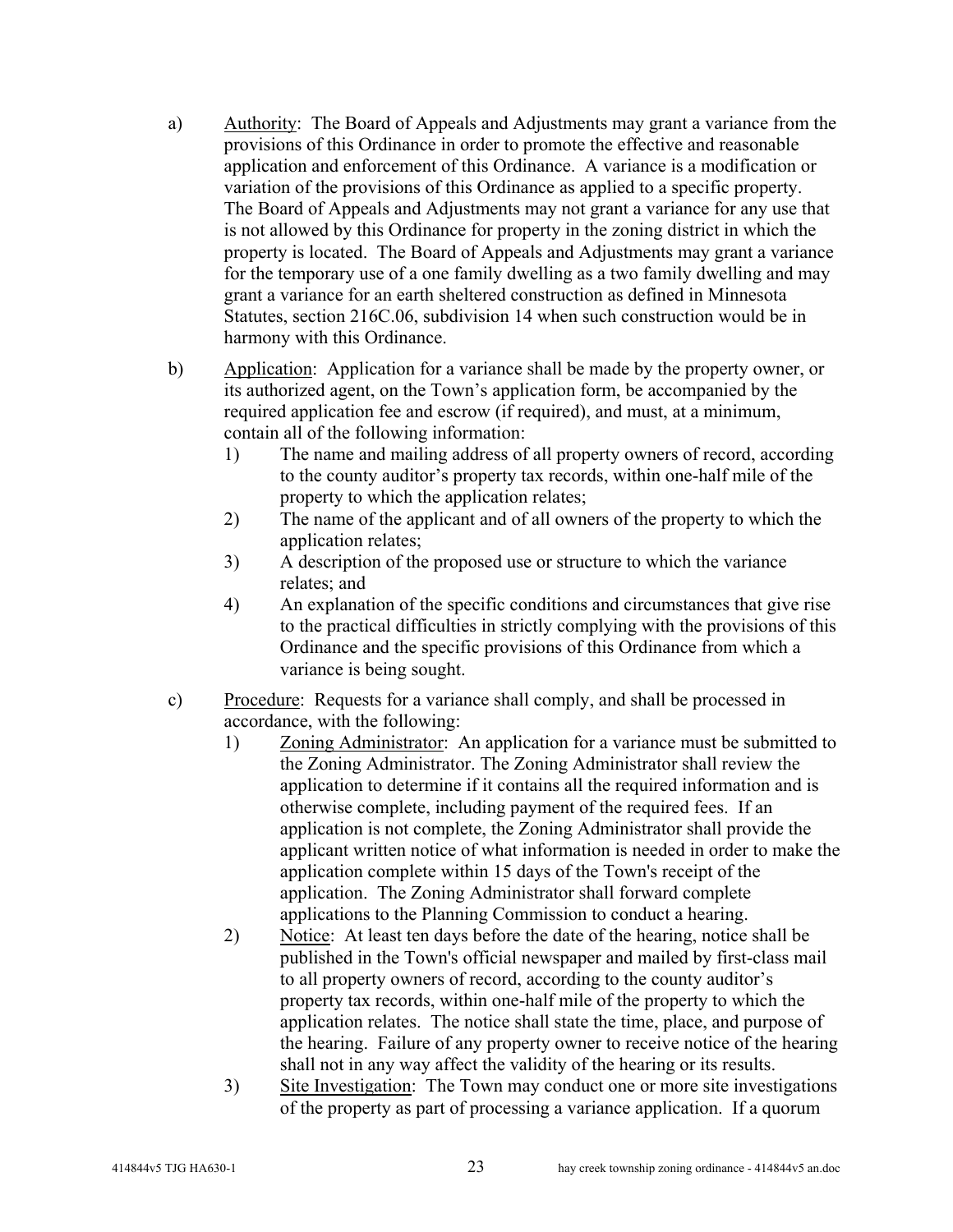or more of the Planning Commission or the Board of Appeals and Adjustments conducts a site investigation, notice shall be posted at the Town's posting places at least three days before the date of the inspection unless the inspection is being conducted as part of the hearing. The Town may also conduct one or more site investigations after a variance has been issued to review an alleged or potential violation of the conditions of the variance or of this Ordinance. Submission of an application, and acceptance of a variance, constitutes consent on the part of the owners of the property to the conditions imposed on the variance and to allow the Town to conduct inspections of the property at reasonable times to determine eligibility to receive a variance and then related to the administration and enforcement of the variance.

- 4) Planning Commission: The Planning Commission shall conduct a public hearing on the proposed variance and develop a recommendation to the Board of Appeals and Adjustments regarding the proposed variance. The owner, or its authorized agent, is expected to attend the hearing to explain the application and to answer the Planning Commission's questions. In reviewing the request and developing its recommendation, the Planning Commission shall consider the criteria set out in this Section and such other factors as it determines are appropriate to evaluate the proposed use. It is the owner's burden to demonstrate it is eligible to receive the requested variance. If the Planning Commission recommends approval of the variance, its recommendation shall include the conditions it recommends be placed on the variance. The recommendation shall include any conditions the Planning Commission determines are appropriate and reasonable to address anticipated impacts of the proposed use in order to protect the public health, safety, and welfare. The Planning Commission shall forward its recommendation, together with its supporting findings, to the Board of Appeals and Adjustments.
- 5) Board of Appeals and Adjustments: The Board of Appeals and Adjustments shall make the final decision regarding the requested variance after conducting a public hearing. The Board of Appeals and Adjustments shall not issue a variance unless it determines that the particular request satisfies the criteria set out in this Section. The Board of Appeals and Adjustments may impose such conditions on the variances it issues as it determines are reasonable. All such conditions must be directly related to and bear at least a rough proportionality to the impact the Board of Appeals and Adjustments determines will be created by the variance.
- d) Criteria: The owner has the burden of demonstrating that sufficient practical difficulties exist, based on the following criteria, with respect to its property to justify the issuance of a variance. The Board of Appeals and Adjustments shall consider the following criteria in determining whether to issue a variance:
	- 1) The variance is in harmony with the general purposes and intent of this Ordinance;
	- 2) The variance is consistent with the Land Use Plan;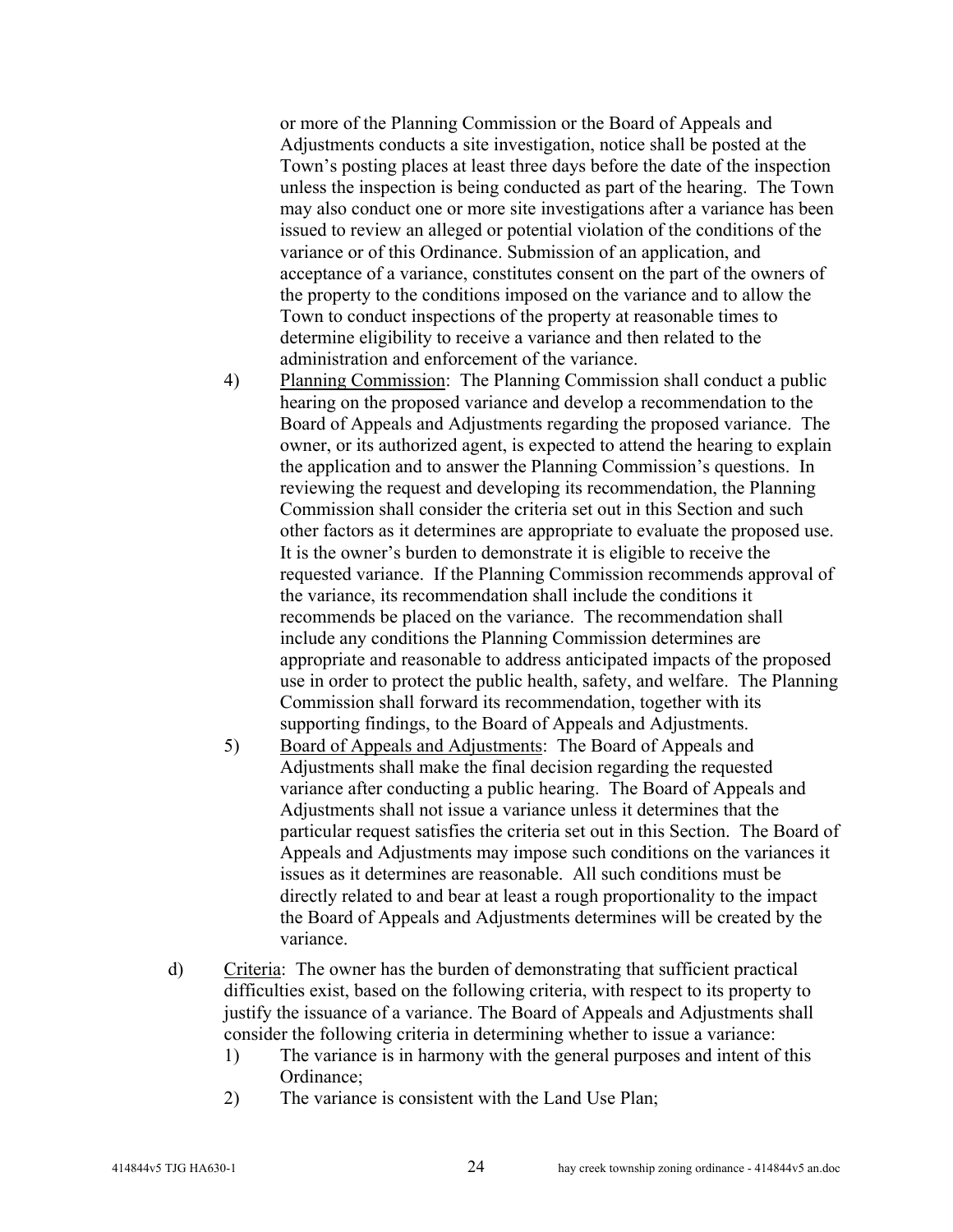- 3) The owner proposes to use the property in a reasonable manner not permitted by this Ordinance;
- 4) The plight of the owner is due to circumstances unique to the property that were not created by the owner;
- 5) If granted, the variance will not alter the essential character of the locality; and
- 6) Economic considerations are not the sole basis for the requested variance.
- e) Recording. The Town Board will record, at the owners' expense, the variances it issues.
- f) Expiration and Revocation: A variance shall expire and become void if the use or structure to which it relates is not substantially started within 12 months from its date of issuance. A substantial start means more than preliminary steps have been taken such that preparations to initiate the use are mostly complete. The Board of Appeals and Adjustments may revoke a variance if it determines, after notice to the owner and conducting a public hearing, that any of conditions imposed on the variance have been violated.
- 8.4 **Amendments**. An amendment to the text of this Ordinance or of the land use map, including requests to rezone property, may only occur as provided in this Section.
	- a) Who May Initiate: An amendment to this Ordinance or the land use map may be initiated by the Town Board, the Planning Commission, or by application of an affected property owner. Any amendment not initiated by the Planning Commission shall be referred to the Planning Commission for review and may not be acted upon by the Town Board until it has received the Planning Commission's recommendations, or until at least 60 days after the proposed amendment was submitted to the Planning Commission.
	- b) Application: An owner seeking an amendment, including a request to rezone property, shall complete the Town's application form, together with the required application fee and escrow (if required), and the application must, at a minimum, contain all of the following information:
		- 1) If the application involves a request to change district boundaries affecting an area of five acres or less, the name and mailing address of all property owners of record, according to the county auditor's property tax records, within one-half mile of the property to which the application relates;
		- 2) The name of the applicant and of all owners of the property to which the application relates; and
		- 3) A description of the specific provisions of the Ordinance, or the proposed change in zoning, and proposed change.
	- c) Procedure: Applications for an amendment, including rezoning, shall comply, and shall be processed in accordance, with the following:
		- 1) Zoning Administrator: An application for an amendment must be submitted to the Zoning Administrator. The Zoning Administrator shall review the application to determine if it contains all the required information and is otherwise complete, including payment of the required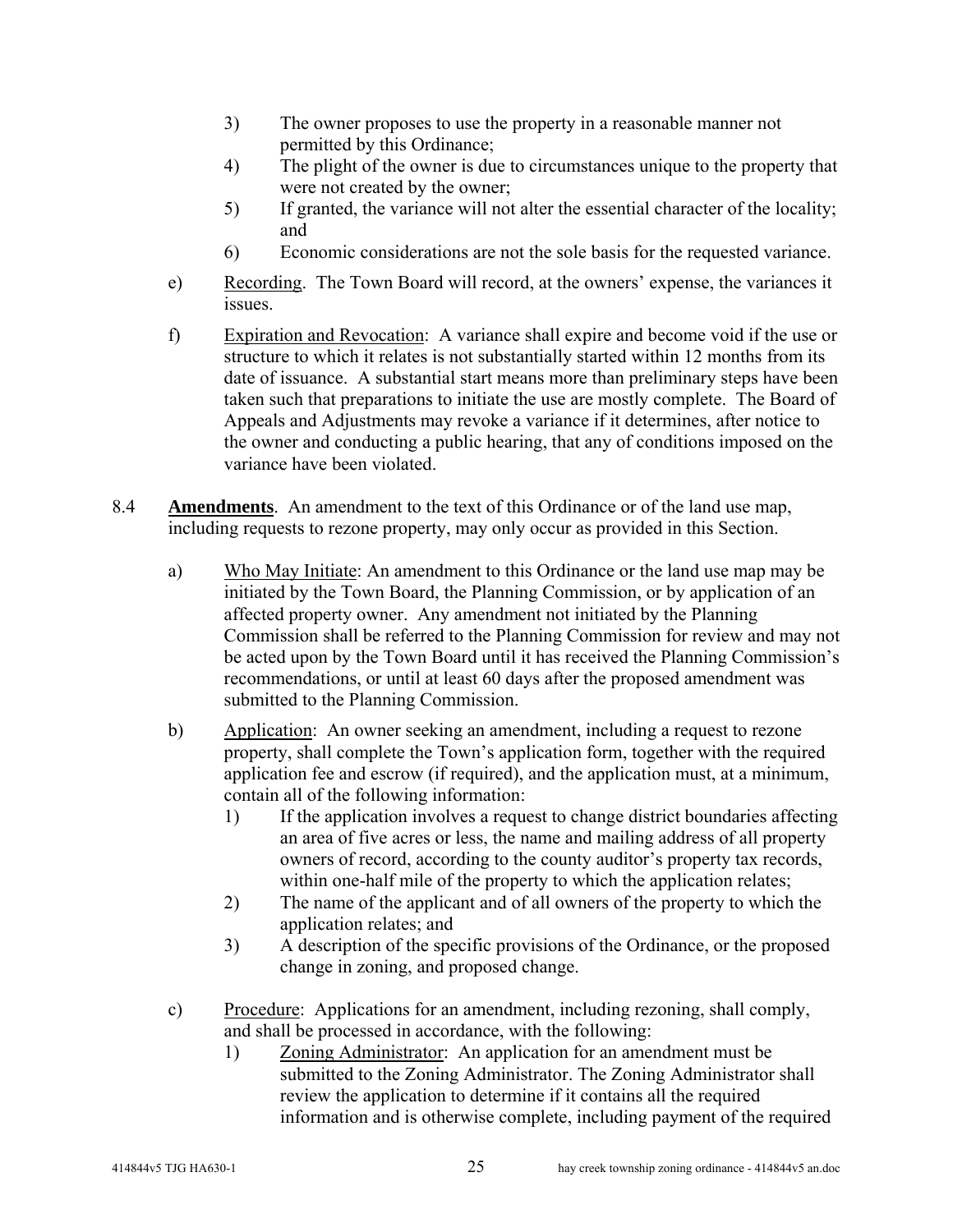fee. If an application is not complete, the Zoning Administrator shall provide the applicant written notice of what information is needed in order to make the application complete within 15 days of the Town's receipt of the application. The Zoning Administrator shall forward complete applications to the Planning Commission to conduct a hearing.

- 2) Town Initiated Amendments. An amendment proposed by the Planning Commission shall be forwarded in writing to the Town Board for review. If the Town Board authorizes the Planning Commission to proceed with the amendment, the Planning Commission shall hold a hearing on the proposed amendment in accordance with the Town Board's authorization and this Section. If the Town Board initiated the amendment, the Planning Commission shall hold a hearing on the proposed amendment in accordance with this Section.
- 3) Notice: At least ten days before the date of the hearing, notice shall be published in the Town's official newspaper. If the application involves a request to change district boundaries affecting an area of five acres or less, the notice shall also be mailed by first-class mail to all property owners of record, according to the county auditor's property tax records, within onehalf mile of the property to which the application relates at least ten days before the hearing. The notice shall state the time, place, and purpose of the hearing. Failure of any property owner to receive notice of the hearing shall not in any way affect the validity of the hearing or its results.
- 4) Planning Commission: The Planning Commission shall conduct a public hearing on the proposed amendment and develop a recommendation to the Town Board regarding the proposed amendment. The owner, or its authorized agent, is expected to attend the hearing to explain the application and to answer the Planning Commission's questions. The Planning Commission shall forward its recommendations regarding a proposed amendment to the Town Board for final action.
- 5) Town Board: The Town Board shall take action on the proposed amendment at a Town Board meeting. Approval of an amendment shall be by ordinance amending this Ordinance. If the amendment was initiated by application of an owner, the Town shall inform the property owner of the Town Board's decision.
- d) Limit on Similar Applications: No application of an owner for an amendment to the text of the Ordinance or the Zoning Map shall be considered by the Town within a one-year period following a denial of such request, except that a new application may be allowed if, in the opinion of the Zoning Administrator, there is new evidence or a sufficient change of circumstances to warrant additional consideration of the proposal by the Town.
- 8.5 **Appeals**. As of the effective date of this Ordinance, no appeal shall be heard except in accordance with the following.
	- a) Appealable Decisions: Only alleged errors in an order, requirement, decision, or determination made by the Zoning Administrator in the enforcement of this Ordinance are appealable to the Board of Appeals and Adjustments. The decisions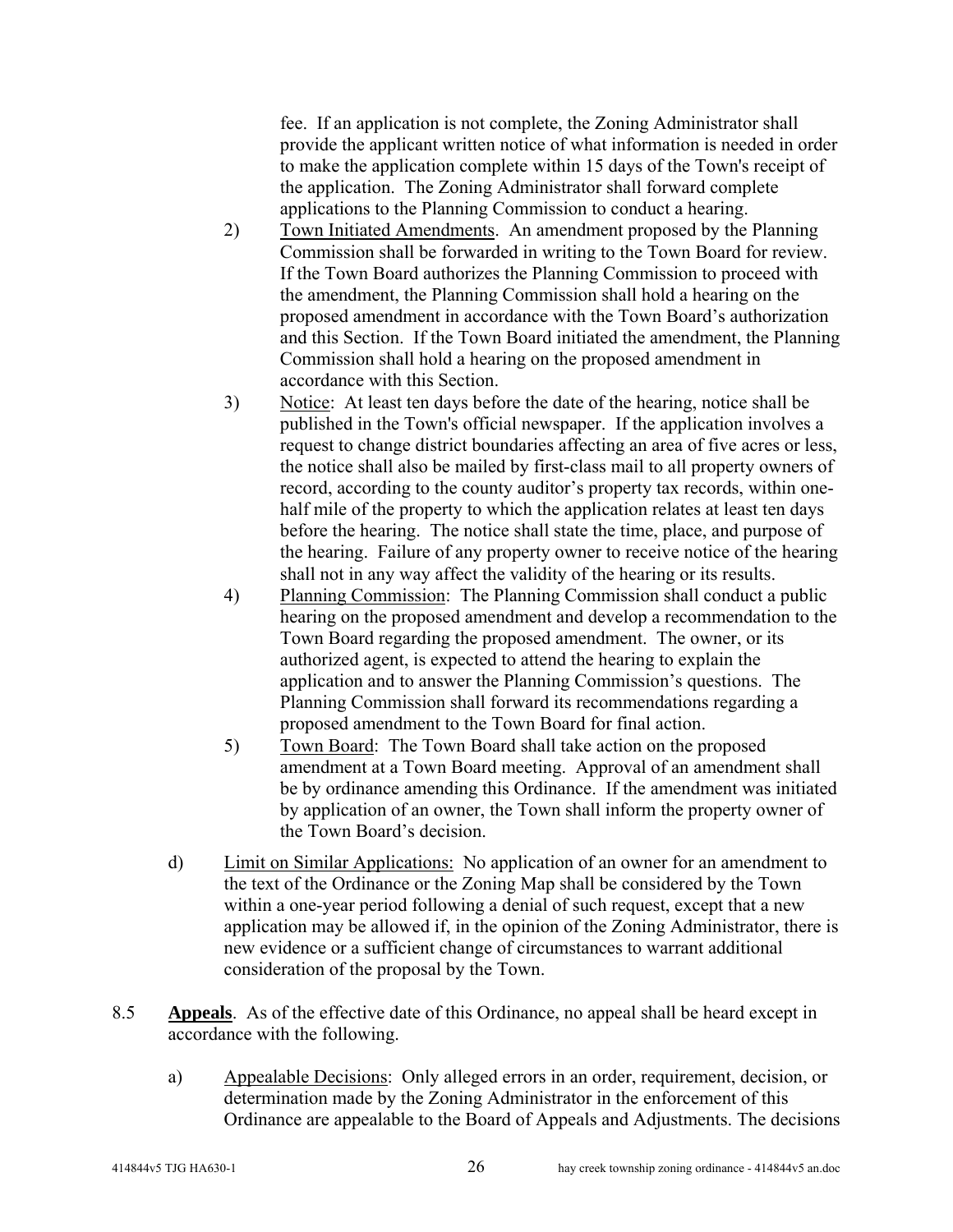of the Town Board and the Board of Appeals and Adjustments are final and are not appealable to the Board of Appeals and Adjustments. Recommendations of the Planning Commission are not final decisions and are not appealable to the Board of Appeals and Adjustments.

- b) Notice of Appeal: In order to bring an appeal, a person shall file a written notice of appeal with the Town Clerk within 15 days of the date of the order or decision being appealed together with the required fee. The notice of appeal must, at a minimum, contain all of the following information:
	- 1) The name, mailing address, and phone number of the person making the appeal;
	- 2) The name and mailing address of all property owners of record, according to the county auditor's property tax records, within one-half mile of the property to which the appeal relates;
	- 3) Describe the specific order or decision being appealed, the date of the order or decision, and identify the person who issued the order or made the decision;
	- 4) A detailed explanation of the grounds for the appeal; and
	- 5) Identify the specific relief being sought by the appeal.
- c) Procedure: Notices of appeals shall comply, and shall be processed in accordance, with the following:
	- 1) Town Clerk: The Town Clerk shall review the notice of appeal to determine if it contains all the required information and is otherwise complete. If a notice of appeal is not complete, the order or decision to which it relates is not appealable, or if it was not filed in a timely manner, the Town Clerk shall reject the notice of appeal. The Town Clerk shall provide a written notice of the rejection to the person that filed the appeal. The Town Clerk may consult the Board of Appeals and Adjustments and the Town Attorney as needed to make a determination as to whether a notice of appeal is complete, proper, and filed in a timely manner. The Town Clerk shall forward complete, proper, and timely notices of appeals to the Board of Appeals and Adjustments to conduct a hearing. The Town Clerk shall also provide a copy of the notice of appeal to the Planning Commission.
	- 2) Notice: At least ten days before the date of the hearing, notice shall be published in the Town's official newspaper and mailed by first-class mail to the person bringing the appeal and to all property owners of record, according to the county auditor's property tax records, within one-half mile of the property to which the appeal relates. The notice shall state the time, place, and purpose of the hearing. Failure of any property owner to receive notice of the hearing shall not in any way affect the validity of the hearing or its results. In scheduling the hearing, the Board of Appeals and Adjustments shall allow a reasonable time, not to exceed 60 days, for the Planning Commission to review and report on the notice of appeal.
	- 3) Planning Commission: The Planning Commission may review and provide a report to the Board of Appeals and Adjustments on a notice of appeal. The Planning Commission is not authorized to conduct a hearing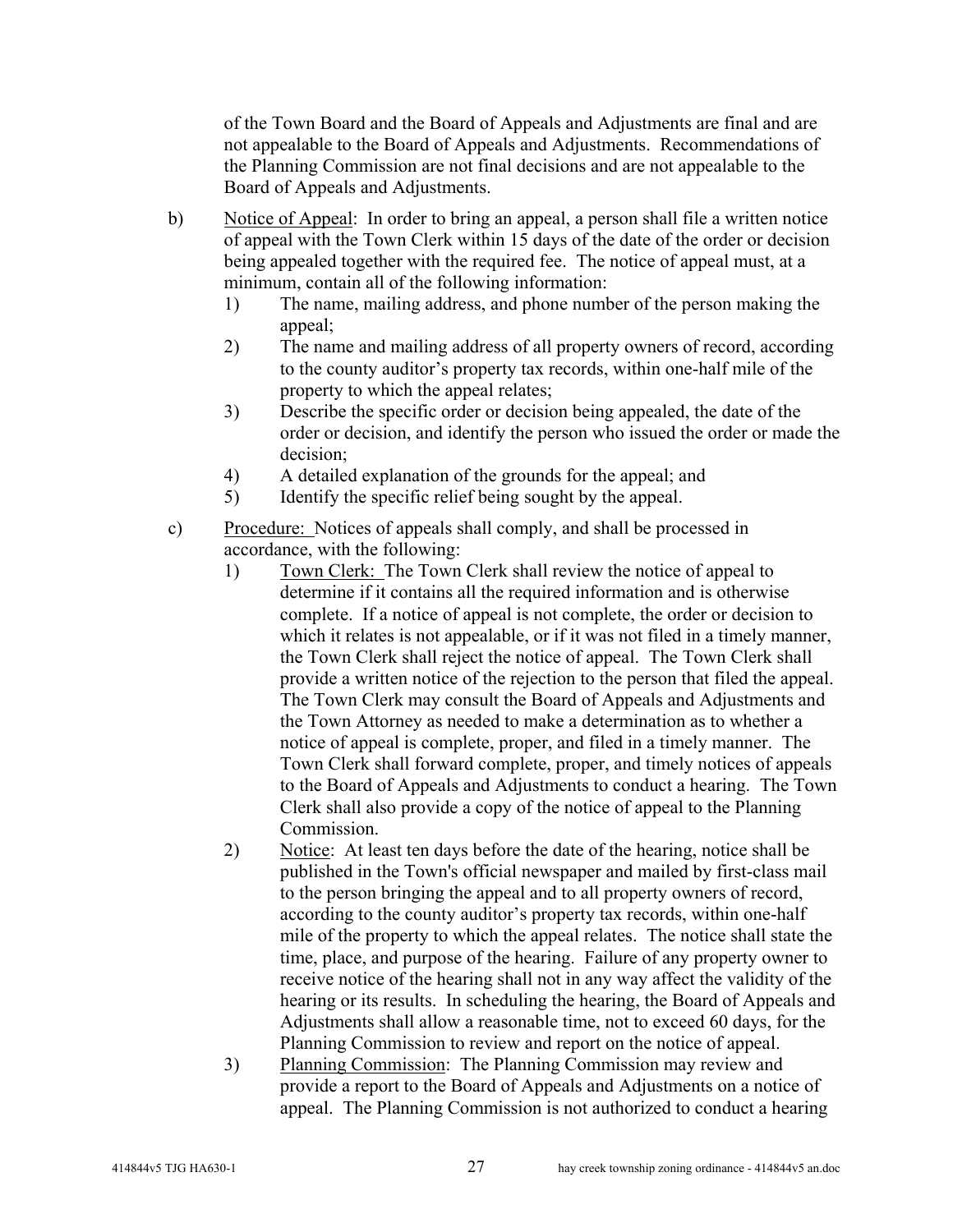on the notice of appeal. If the Planning Commission develops a report it shall provide it to the Board of Appeals and Adjustments prior to the scheduled hearing.

- 4) Board of Appeals and Adjustments: The Board of Appeals and Adjustments shall conduct a public hearing on the notice of appeal. The appellant, or its authorized agent, is expected to attend the hearing to explain the appeal and to answer the Board of Appeals and Adjustments' questions. The Board of Appeals and Adjustments shall make the final decision regarding the matter being appealed. The Board of Appeals and Adjustments may reverse or affirm, wholly or partly, or modify the order or decision being appealed, and issue such orders, requirements, decisions, permits, or determinations, or provide such other relief as it deems appropriate. The Board of Appeals and Adjustments shall issue its decision in a written order which contains its findings. It shall provide a copy of its order to the appellant within 10 days of its issuance.
- 5) Judicial Review. Appeals from the final decisions of the Town Board or of the Board of Appeals and Adjustments may be brought as provided in Minnesota Statutes, section 462.361.
- 8.6 **Fees**. This section sets out the general requirements for fees related to the administration of, and for zoning requests made pursuant to, this Ordinance. The amount of the fees shall be established by a fee schedule in a resolution or ordinance adopted by the Town Board.
	- a) Application Fee. Applicants shall be required to pay an application fee when submitting an application under this Ordinance. Application fees shall be in the amount determined by the Town Board and are intended to defray the administrative costs of processing requests. Application fees submitted as part of a complete application are not refundable, regardless of whether the application is approved, denied, or withdrawn;
	- b) Escrow. In order to defray the additional costs the Town may incur to process a request made under this Ordinance, applicants may also be required to reimburse the Town for all consulting costs it incurs related to the particular request. Consulting costs include, without limitation, all attorney, planner, and engineering fees incurred related to the request. An applicant may be required to escrow cash with the Town in the amount determined by the Town Board or Zoning Administrator from which the Town will reimburse itself for the consulting costs it incurs. The applicant remains responsible for all such costs and shall promptly escrow additional funds if the Town Board or Zoning Administrator determines the existing escrowed amount will not be sufficient to fully reimburse the Town for its costs. Failure to promptly provide additional funds or to otherwise fully reimburse the Town for its consulting cost shall be a sufficient basis on which to delay the processing of a request or to deny a request.
	- c) Reimbursement in Full Required. Upon the termination of the application, by an approval, denial, withdrawal, or any other means, all costs incurred by the Town shall be immediately payable by the applicant. If no escrow was required, or if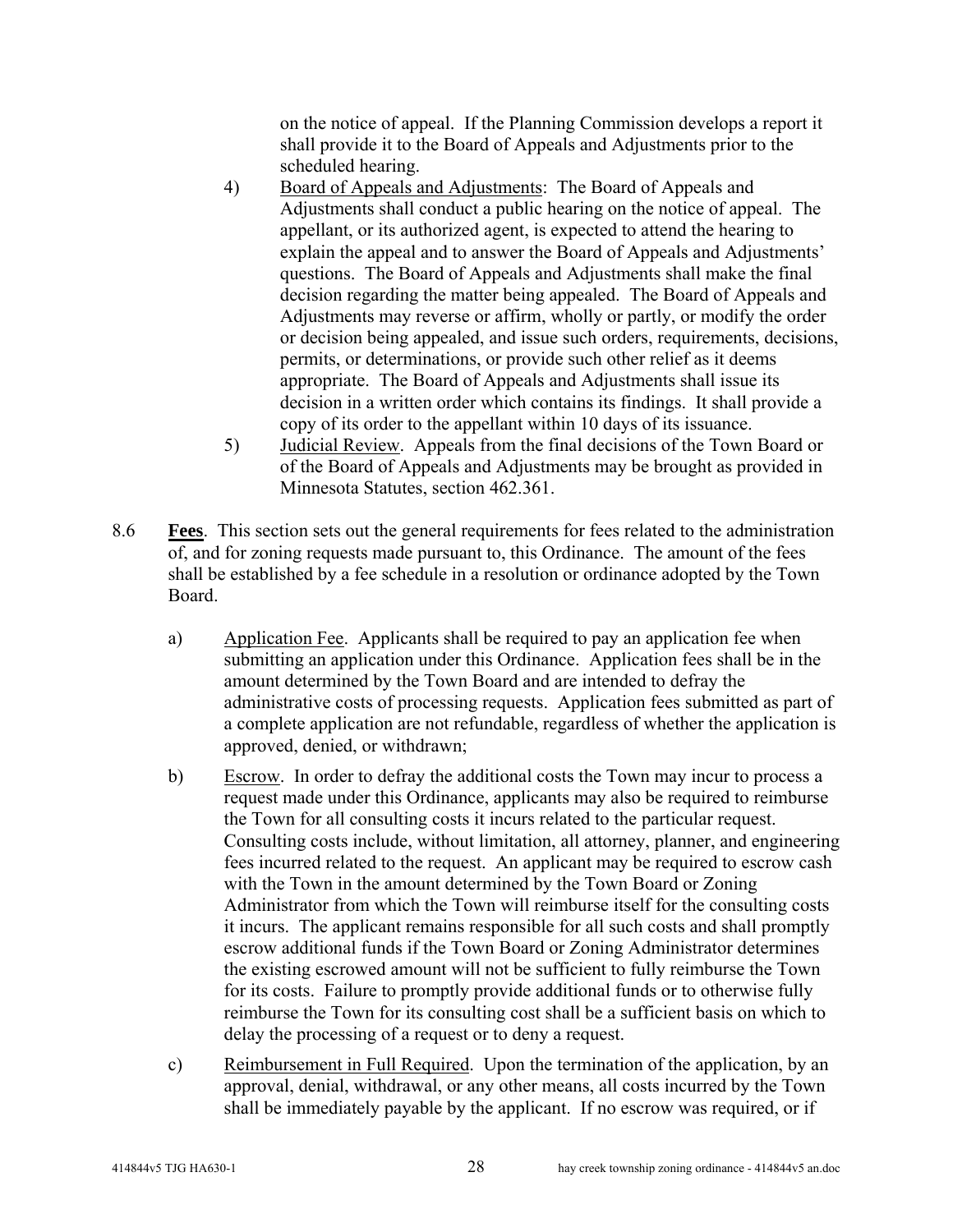the Town's costs exceed the escrowed amount, the Town will provide the applicant a written statement of the amount to be reimbursed. The stated amount shall be paid in full to the Town within 30 days from the date of the written statement. If the escrowed amount exceeds the Town's costs, the excess shall be refunded to the applicant. No permits shall be issued, no construction or development shall commence, and no use of the property pursuant to the zoning request shall be made until all fees and costs are paid in full. In the event that payment of costs is not made within a reasonable time after demand, the Town Board or Zoning Administrator may take such steps as are available to the Town under law to collect the unreimbursed amounts, including collection costs. The steps the Town may take to recover its costs include, but are not limited to, placing the amount on any property the person owns in Minnesota as a service charge pursuant to Minnesota Statutes, section 366.012, filing a lien upon the subject property or other property of the applicant pursuant to Minnesota Statutes, section 514.67, or taking such other action as may be deemed appropriate to obtain full reimbursement for the Town for all costs it incurs related to the application.

#### **ARTICLE IX**  PENALTIES AND ENFORCEMENT

#### 9.1 **Enforcement and Penalties**.

- a) General Offense: Any person who violates any of the provisions of this Ordinance shall be guilty of a misdemeanor and, upon conviction thereof, shall be subject to a maximum fine or maximum period of imprisonment, or both, as specified by Minnesota Statutes, section 609.03. A violation of this Ordinance shall include, but is not limited to, any of the following: failing, neglecting, or refusing to comply with the provisions of this Ordinance; violating any condition placed on a permit or variance issued by the Town; exceeding the scope of a permit; or knowingly making any false statements in any document required to be submitted under the provisions of this Ordinance. Each day that a violation continues shall constitute a separate offense. In the event of a violation or a threatened violation of this Ordinance, the Town Board, in addition to other remedies, may institute appropriate criminal and/or civil actions or proceedings to prevent, prosecute, restore, restrain, correct or abate such violations or threatened violations. A criminal prosecution for a violation shall not be a bar to a civil remedy.
- b) Enforcement. The Town Board, Zoning Administrator, and Town Board's appointed representatives have the authority to enforce this Ordinance by issuing notices of violation, cease and desist orders, citations, and taking or instituting such other lawful actions as may be needed to enforce this Ordinance and to bring a property into compliance. A violation of this Ordinance can occur regardless of whether a permit is required for a regulated activity. If a cease and desist order or stop work order is issued to stop an activity, the activity may not be resumed until